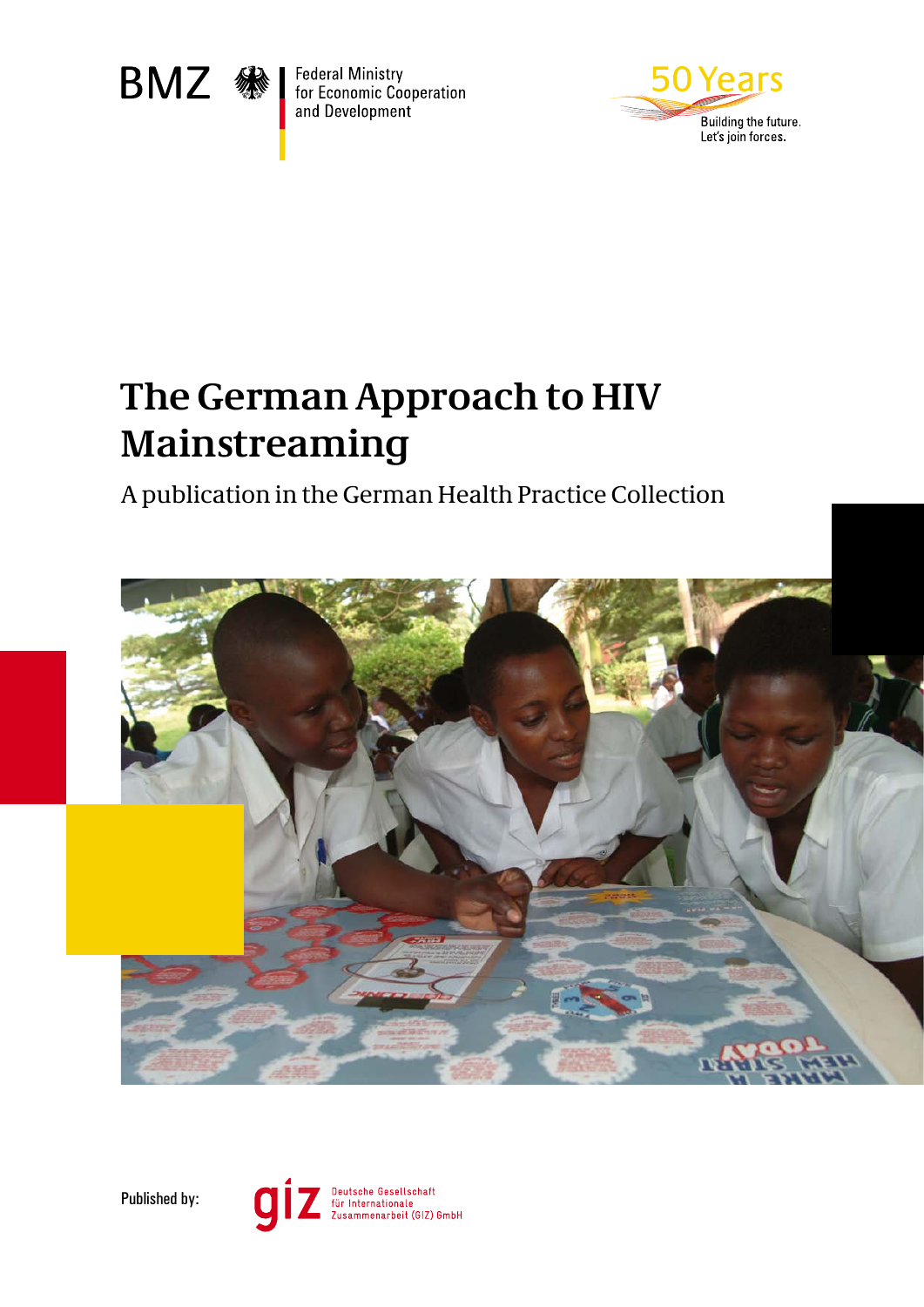#### **Acronyms and Abbreviations**

| AWiSA<br><b>BMZ</b> | AIDS Workplace Programs in Southern Africa<br>Germany's Federal Ministry for Economic | <b>SAFAIDS</b> | Southern Africa HIV & AIDS Information<br><b>Dissemination Service</b> |
|---------------------|---------------------------------------------------------------------------------------|----------------|------------------------------------------------------------------------|
|                     | Cooperation and Development                                                           | <b>SIMHA</b>   | Special Initiative Mainstreaming HIV and AIDS in                       |
| <b>CBO</b>          | Community-based Organization                                                          |                | German Development Cooperation                                         |
| CU                  | Commercial Utility                                                                    | <b>UNAIDS</b>  | United Nations Programme on HIV/AIDS                                   |
| <b>DED</b>          | German Development Service                                                            | <b>UNDP</b>    | United Nations Development Programme                                   |
|                     | (now GIZ)                                                                             | <b>WHO</b>     | World Health Organization                                              |
| <b>DTF</b>          | <b>Devolution Trust Fund</b>                                                          |                |                                                                        |
| <b>FBO</b>          | Faith-based Organization                                                              |                |                                                                        |
| <b>GDC</b>          | German Development Cooperation                                                        |                |                                                                        |
| GIZ                 | Deutsche Gesellschaft für Internationale                                              |                |                                                                        |
|                     | Zusammenarbeit <sup>1</sup>                                                           |                |                                                                        |
| <b>GTZ</b>          | German Technical Cooperation                                                          |                |                                                                        |
|                     | (now GIZ)                                                                             |                |                                                                        |
| <b>InWEnt</b>       | Capacity Building International                                                       |                |                                                                        |
|                     | (now GIZ)                                                                             |                |                                                                        |
| <b>KfW</b>          | KfW Development Bank                                                                  |                |                                                                        |
| M&E                 | Monitoring and Evaluation                                                             |                |                                                                        |
| <b>NGO</b>          | Non-Governmental Organization                                                         |                |                                                                        |
| <b>NWASCO</b>       | National Water Supply and Sanitation Council                                          |                |                                                                        |
| <b>ODA</b>          | <b>Official Development Assistance</b>                                                |                |                                                                        |

<sup>1</sup> The Deutsche Gesellschaft für Internationale Zusammenarbeit (GIZ) GmbH was formed on 1 January 2011. It brings together the long-standing expertise of the Deutscher Entwicklungsdienst (DED) gGmbH (German development service), the Deutsche Gesellschaft für Technische Zusammenarbeit (GTZ) GmbH (German technical cooperation) and InWEnt – Capacity Building International, Germany.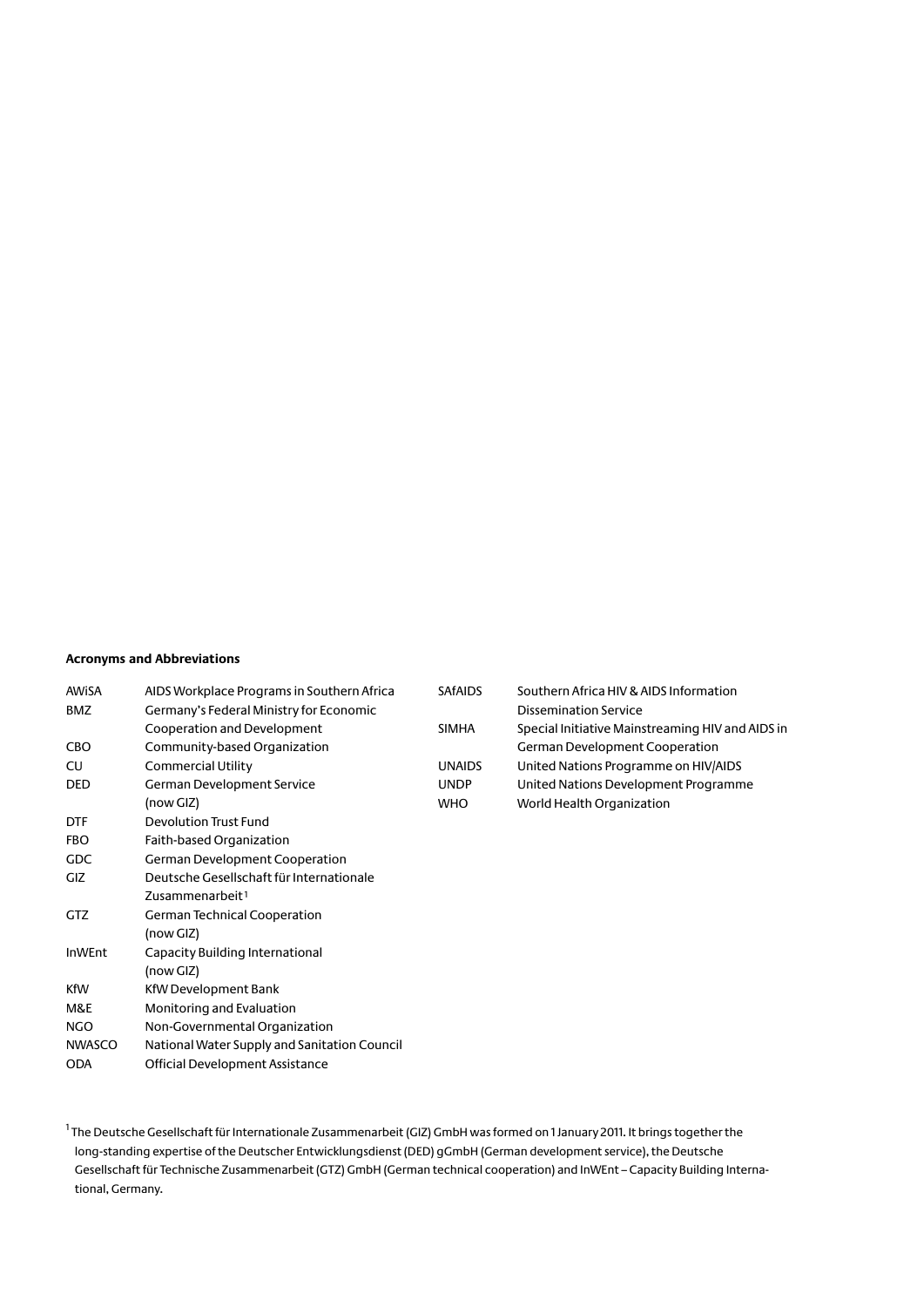# **The German Approach to HIV Mainstreaming**

### Effective development work in a time of HIV

| Acknowledgements                                                               | 4  |
|--------------------------------------------------------------------------------|----|
| The German Health Practice Collection                                          | 5  |
| <b>Executive Summary</b>                                                       | 6  |
| HIV mainstreaming: A strategy for effective development work in a time of AIDS | 7  |
| HIV mainstreaming in German Development Cooperation                            | 10 |
| How mainstreaming works in practice                                            | 15 |
| Making it happen on the ground: GDC's external mainstreaming experience        | 22 |
| Monitoring, evaluating and sharing                                             | 27 |
| Lessons learnt from GDC's experience                                           | 31 |
| Peer Review                                                                    | 34 |
| References                                                                     | 35 |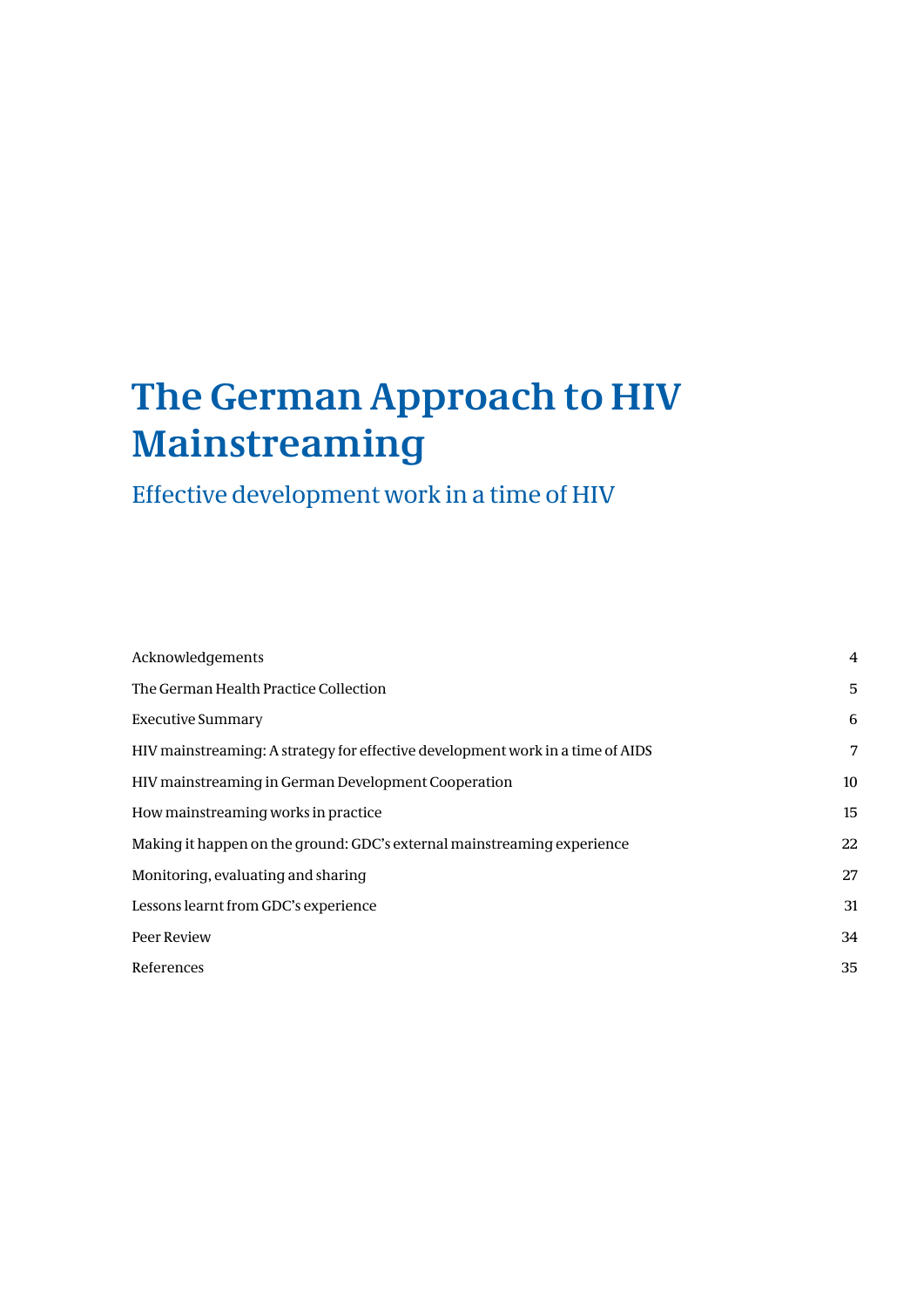### **Acknowledgements**

This contribution to the German Health Practice Collection updates an earlier edition, published in May 2008, which was prepared as part of the former German HIV Practice Collection. Since that time, German Development Cooperation (GDC)<sup>2</sup> has undertaken an intensive assessment of its experience with HIV mainstreaming and has incorporated lessons learned from its successes and limitations into a refined approach which will be taken forward into a new decade. This publication describes the development of the German approach to HIV mainstreaming from its beginnings in 2002 up to the endorsement and implementation of GDC's new, harmonized approach to its work.

Germany's Federal Ministry for Economic Cooperation and Development (BMZ) would like to thank German Development Cooperation's Country Directors and Representatives, Managers, mainstreaming personnel, and the many employees involved in HIV mainstreaming at the front lines of the epidemic. It would like to give equal thanks to the governments with which Germany has bilateral cooperation agreements and to all of Germany's other countrylevel partners, including the local service providers and volunteers who provide training and other support for activities which result from the HIV mainstreaming process.

- BMZ would also like to thank those involved in m. preparing this publication:
- Katharina Anschütz of KfW;
- Sabine Ablefoni, Juliette Edzeame, Annemarie Koeneke, Angela Kurth, Stefan Mueller and Holger Till of GIZ; and
- Jutta Lorey-Wagner, formerly DED, for reviewing H. and commenting on drafts;
- ò. Calle Almedal and Sue Holden, consultant HIV specialists, for the external peer reviews of the original publication;
- Anna von Roenne, Managing Editor of the m. German Health Practice Collection, for coordinating the production of the original publication and of this revision; and
- ú. Karen Birdsall for revising the original text by Stuart Adams.

 $2$ GDC includes the Federal Ministry for Economic Cooperation and Development (BMZ) and its implementing organizations Deutsche Gesellschaft für Internationale Zusammenarbeit (GIZ) GmbH and Entwicklungsbank (KfW).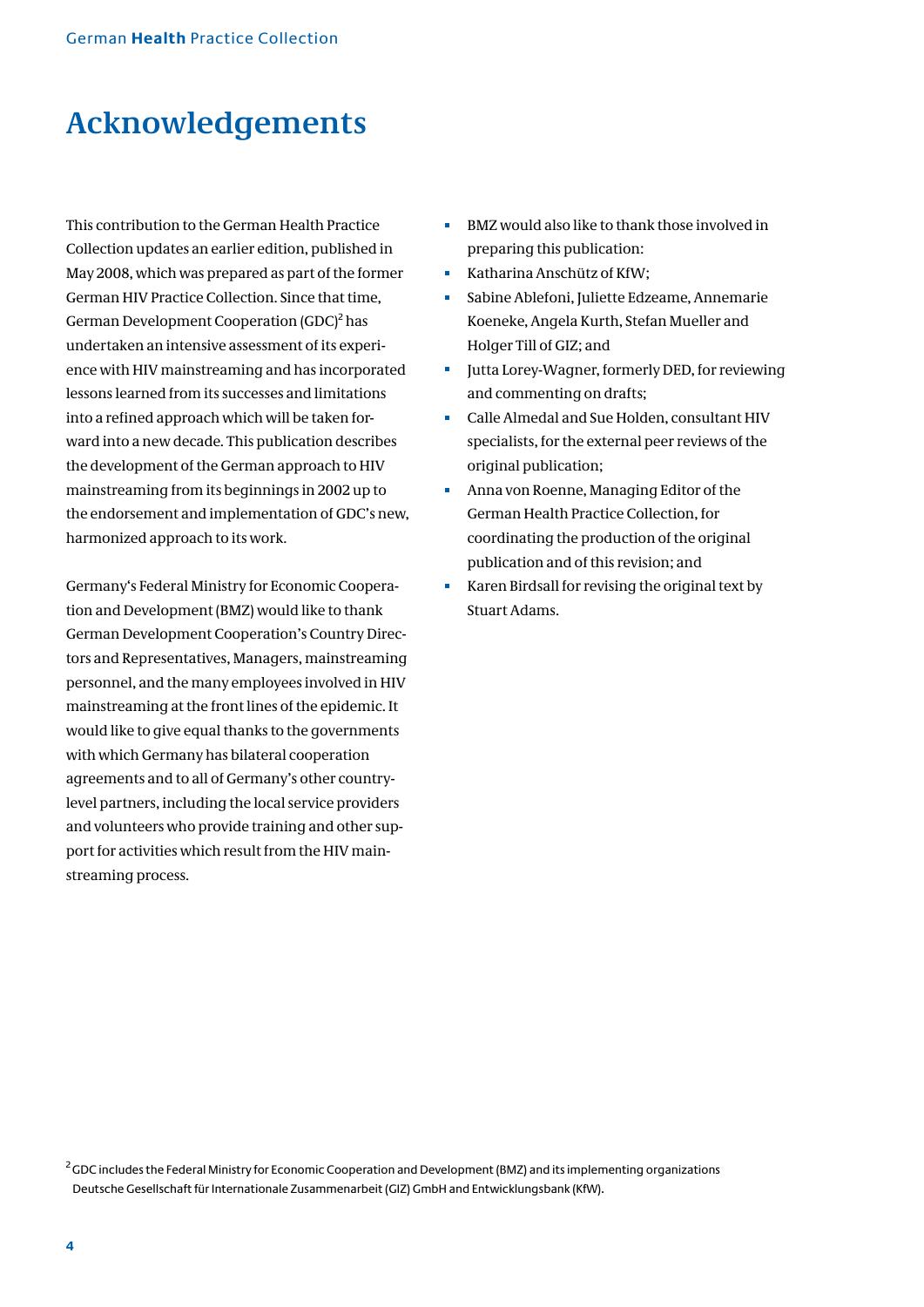### **German Health Practice Collection**

### **Objective**

In 2004, experts working for German Development Cooperation (GDC) and its international and countrylevel partners around the world launched the German HIV Practice Collection and, in 2010, expanded it into the German Health Practice Collection (GPHC). From the start, the objective has been to share good practices and lessons learnt from BMZ-supported initiatives in health and social protection. The process of defining good practice, documenting it and learning from its peer review is as important as the resulting publications.

### **Process**

Managers of GDC-supported initiatives propose promising ones to the Managing Editor of the GHPC at ghpc@giz.de. An editorial board of health experts representing GDC organizations at their head offices and in partner countries select those they deem most worthy of write-up for publication. Professional writers then visit selected programme or project sites and work closely with the national, local and GDC partners primarily responsible for developing and implementing the programmes or projects.

Independent, international peer-reviewers with relevant expertise then assess whether the documented approach represents 'good or promising practice', based on eight criteria:

- Effectiveness
- Transferability
- Participatory and empowering approach
- Gender awareness
- Quality of monitoring and evaluation
- Innovation
- Comparative cost-effectiveness Ė
- Sustainability

Only approaches meeting most of the criteria are approved for publication.

### **Publications**

All publications in the GHPC describe approaches in enough detail to allow for their replication or adaptation in different contexts. Written in plain language, they aim to appeal to a wide range of readers and not only specialists. They direct readers to more detailed and technical resources, including tools for practitioners. Available in full long versions and summarized short versions, they can be read online, downloaded or ordered in hard copy.

### **Get involved**

Do you know of promising practices? If so, we are always keen to hear from colleagues who are responding to challenges in the fields of health and social protection. You can go to our website to find, rate and comment on all of our existing publications, and also to learn about future publications now being proposed or in process of write-up and peer review. Our website can be found at www.german-practice-collection.org. For more information, please contact the Managing Editor at ghpc@giz.de.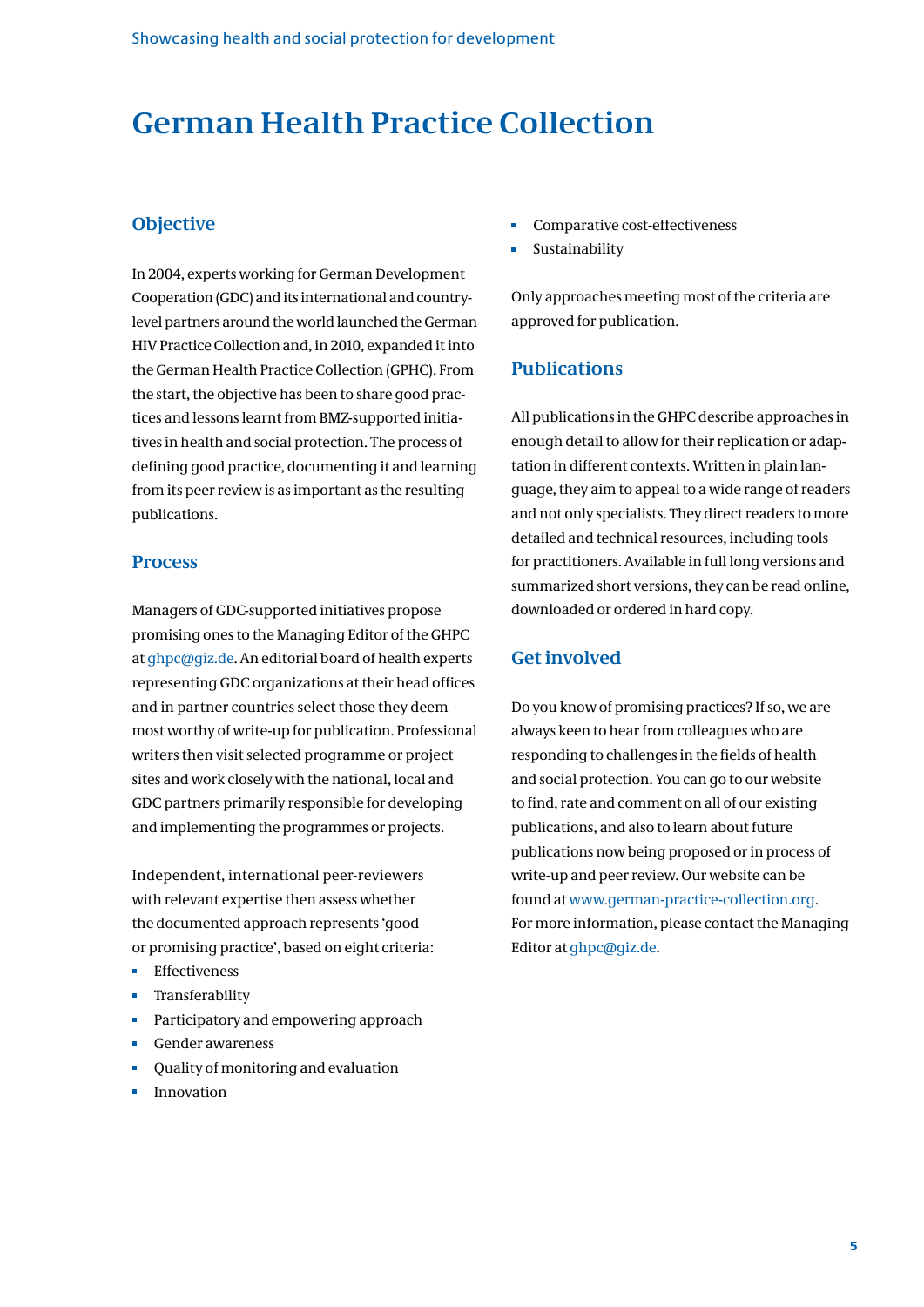### **Executive Summary**

Over the past quarter century as the devastating impacts of the global HIV epidemic have become apparent, many different strategies have been pursued to respond to the disease, particularly in sub-Saharan Africa where HIV prevalence rates are highest. This publication is concerned with one of these strategies – HIV mainstreaming – which can be employed by organizations whose ongoing development work is affected by the consequences of a severe HIV epidemic.

The mainstreaming approach, which emerged in the late 1990s, sees HIV as a cross-cutting issue which threatens to undermine the progress being made in a range of development sectors. According to this view, HIV can and should be taken into account on a regular basis as part of existing development work in sectors as diverse as agriculture, education and governance reform. To mainstream HIV is to embark upon a process of analysing the risks and impacts of HIV within an organization and in its core services and then introducing adaptations, where necessary, to ensure that the organization can continue to operate effectively in a world changed by HIV.

In February 2001, Germany's Federal Ministry for Economic Cooperation and Development (BMZ) set HIV mainstreaming as policy for all of German Development Cooperation's (GDC's) implementing organizations.<sup>3</sup> Since then, Germany's technical and financial cooperation agencies have supported 'internal mainstreaming' – by establishing HIV workplace programmes for their employees and their families in low- and middle-income countries – and 'external mainstreaming' – by mainstreaming HIV into most of their projects and programmes in

sub-Saharan Africa in order to ensure these development efforts achieve their intended goals, in spite of a pronounced HIV epidemic, and do not inadvertently contribute to the further spread of HIV.

Over the past four years, GDC has assessed its approach to HIV mainstreaming and learned from the successes and challenges experienced to date. In late 2010, the Working Group HIV/AIDS of the BMZ's Thematic Team on Health endorsed a new guidance note which clarified the aims and objectives of HIV mainstreaming, the distinction between external mainstreaming and other types of HIV responses, and the roles and responsibilities of GDC personnel in the implementation, monitoring and evaluation of mainstreaming.

This edition of the German Health Practice Collection shares a decade of accumulated insights and learnings about HIV mainstreaming with a broader audience. It summarizes the evolution of this 'promising practice' within German Development Cooperation and describes the new, harmonized approach being taken forward since early 2011 by Deutsche Gesellschaft für Internationale Zusammenarbeit (GIZ) and KfW Development Bank (KfW).

<sup>3</sup> Until 2010, GDC included BMZ, KfW, DED, GTZ and InWEnt. On 1 January 2011 GIZ was formed. It brings together the long-standing expertise of DED, GTZ and InWEnt.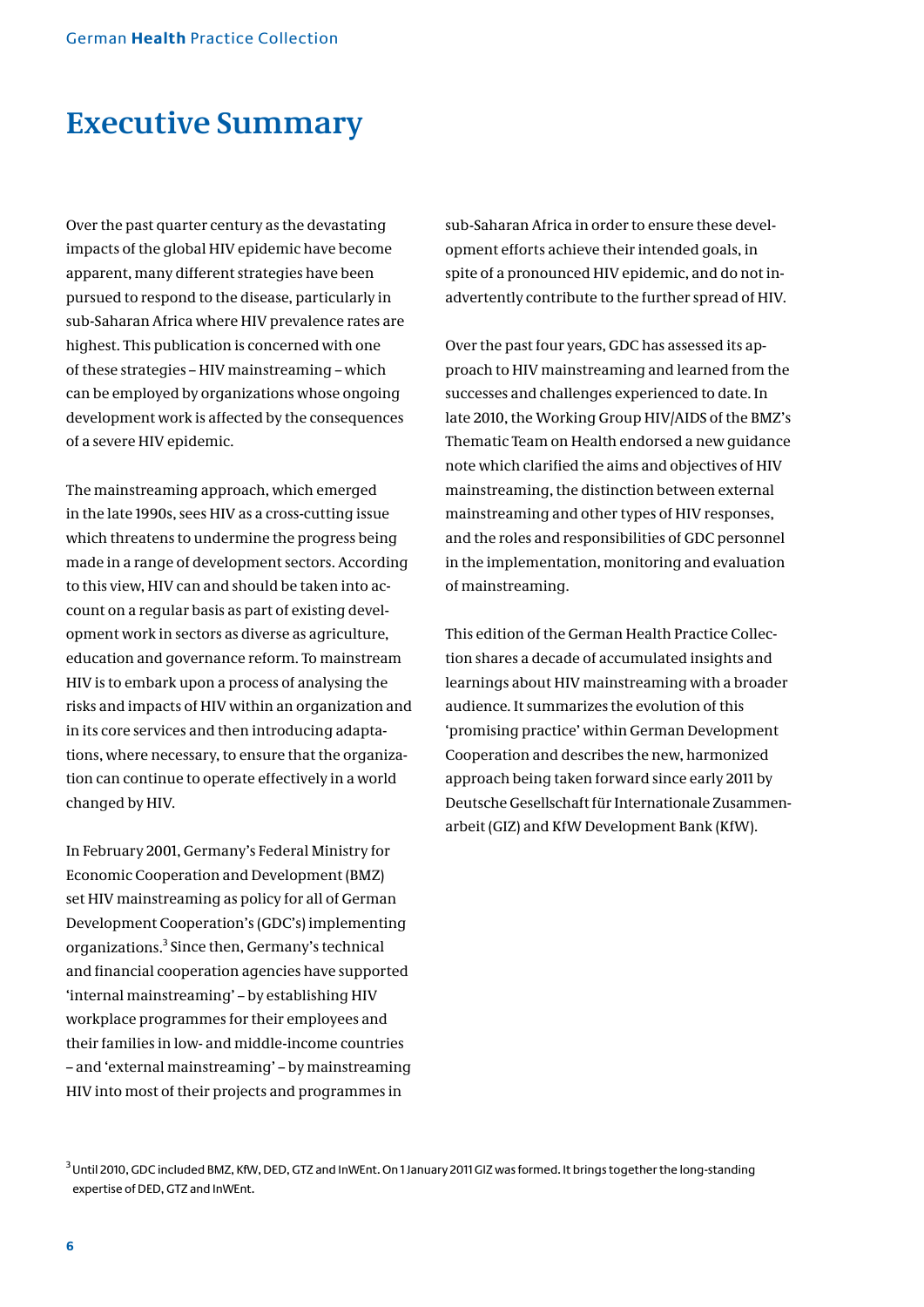### **HIV mainstreaming: A strategy for effective development work in a time of AIDS**

An ordinary epidemic emerges, spreads, peaks, declines, and ends within a matter of months. As early as 1987, it was clear that the HIV epidemic was no ordinary epidemic. Not only did it not follow this standard pattern, but HIV infection frequently remained asymptomatic for years. Its main mode of transmission was sexual activity – which is often surrounded by secrecy, taboo, legal prohibition and punishment – and it was having its heaviest impacts by far in some of the world's poorest countries. Throughout the 1990s, young and middleaged people – including many women of reproductive age – were becoming infected in growing numbers, especially in sub-Saharan Africa.

The epidemic was initially regarded as a health problem: there was great scientific interest in identifying the virus that caused AIDS and in searching for a vaccine or cure. Ministries of Health led the early response to HIV, setting up sentinel surveillance sites to track the spread of the epidemic and undertaking biomedical measures such as screening blood supplies for safety. Before long, however, it was apparent that the epidemic was a long-term challenge which demanded a broader and different type of response.

Rising death rates underscored the epidemic's devastating impact across many sectors of the economy: teachers, health workers, agricultural workers and manual labourers, public sector employees, army and police personnel, and many other categories of economically productive individuals were infected and affected by HIV. A growing number of orphans and widespread fear, discrimination and stigma directed towards people living with HIV were reminders of the threats facing the social fabric of countries with high HIV prevalence rates.

The wide-ranging effects of the epidemic pointed to long-term economic and social consequences for countries which were least able to afford them: HIV proved to be most potent in settings which were struggling with under-development. Poverty, gender inequality, malnutrition, food insecurity, poor health, unemployment, and inadequate sanitation are among the factors which make people more susceptible to HIV infection and which, in turn, exacerbate the consequences of infection. To those working in the development sector, it became apparent that HIV was much more than a health challenge: it was a cross-cutting developmental issue which threatened to alter the course of long-standing efforts to reduce poverty, particularly in Eastern and Southern Africa.

Over the past 25 years, many different strategies have been pursued to prevent the spread of HIV, to care for and treat those infected, and to mitigate the effects of the epidemic within societies around the world. This publication is concerned with one of these strategies – HIV mainstreaming – the process of adapting an organization's policies, internal practices and core work to adjust to a world changed by AIDS. The technical and financial assistance agencies which implement development cooperation programmes on behalf of the German government have been mainstreaming HIV into their core work since 2001 and, in doing so, have amassed a wealth of experience about the strengths and limitations of the HIV mainstreaming approach.

This issue of the German Health Practice Collection provides an overview of German experience with mainstreaming, from the earliest stages of the strategy a decade ago to the refined approach which was adopted in late 2010/ early 2011. It seeks to share with a broader audience the lessons learned by German Development Cooperation (GDC) in pursuing a challenging, but important strategy in the fight against HIV.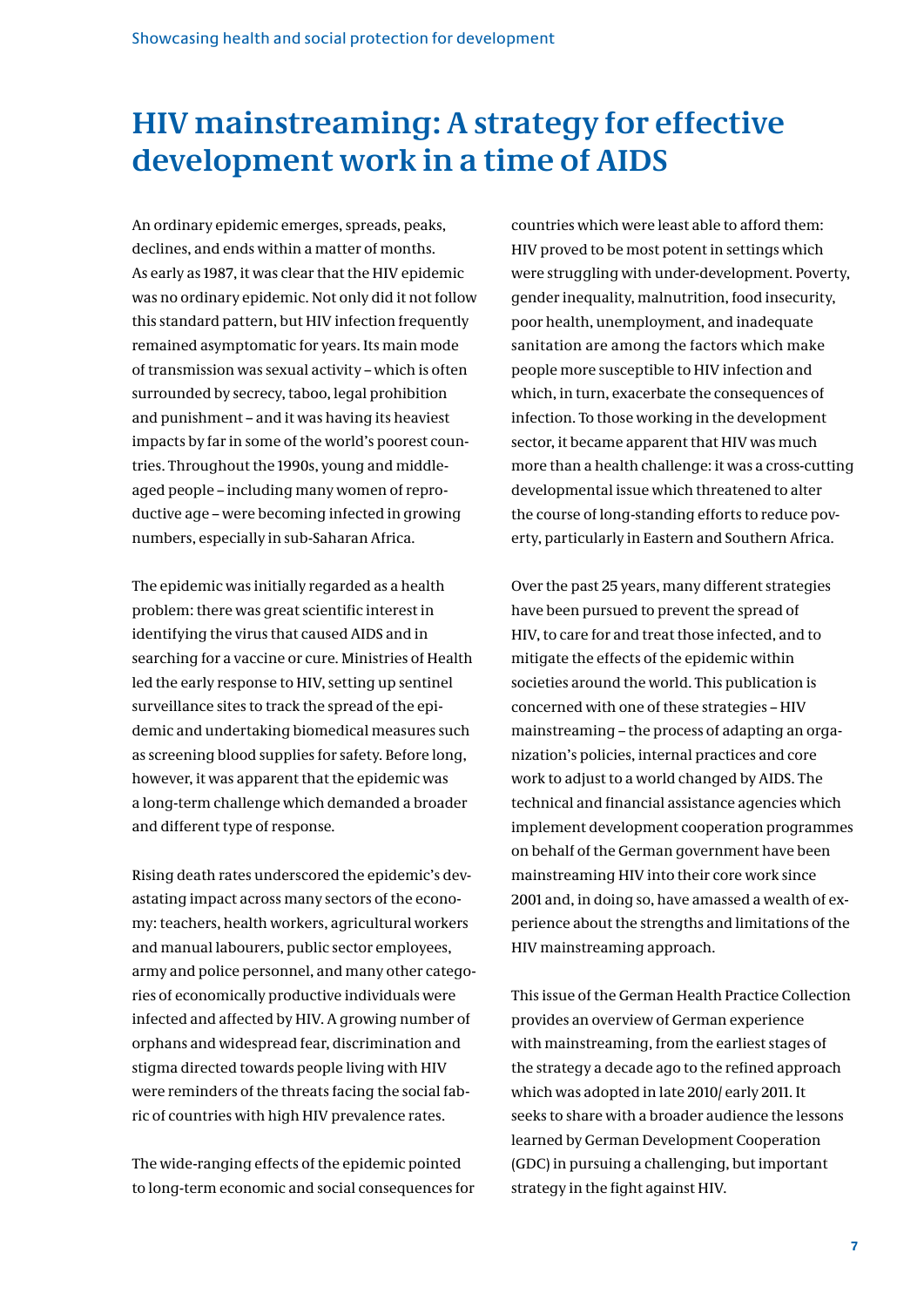### **Responding to an 'exceptional' epidemic: multisectoralism, AIDS work, and mainstreaming**

With the growth and intensification of the HIV epidemic came a proliferation of strategies and approaches for responding to it. The early, health sector-driven response – characterized by the work of the World Health Organization (WHO) at a global level and individual ministries of health at country level – was gradually replaced by a multisectoral one, premised on the notion that HIV was 'everybody's business' and that stakeholders working at multiple levels, across sectors, all had a role to play. HIV came to be seen as an 'exceptional' crisis which demanded an exceptional response.

Promoted by the United Nations Development Programme (UNDP) and the Joint United Nations Programme on HIV/AIDS (UNAIDS), the concept of multisectoralism soon became an organizing principle for the institutions which led the fight against HIV internationally and in individual countries. Starting in the mid-1990s national AIDS strategies increasingly endorsed this approach, and in subsequent years both public sector institutions and non-state actors were enlisted in the response to HIV (Gavian et al., 2006). Government ministries were tasked with establishing HIV workplace programmes for their employees, focused on education and awareness campaigns, condom distribution, and the promotion of voluntary HIV testing. As part of decentralization strategies underway in many countries, AIDS committees and task forces were created at regional, district and sometimes ward levels to bring HIV prevention and care activities to the grassroots. At the same time, thousands of non-governmental organizations (NGOs), community-based organizations (CBOs) and faith-based organizations (FBOs) became involved in HIV-related activities ranging from awareness-raising to the creation of support

groups for people living with HIV, home-based care networks and community initiatives for orphans and vulnerable children. Trade unions, educational institutions, the media, and private sector companies also played a part in extending awareness about HIV to many areas of society.

While the term lacks a precise definition, multisectoral responses to HIV are generally understood to be those which employ a mix of health and nonhealth based interventions, planned and carried out by a range of institutions, in an effort to reduce the spread of HIV and minimize its impacts (Gavian et al., 2006). Such approaches take the problem of HIV as their starting point, and consider ways to address it through specific, often stand-alone projects, programmes and interventions implemented in a variety of settings. Given their exclusive focus on preventing HIV, caring for those affected by the epidemic and mitigating its impacts, these types of activities have sometimes been termed 'AIDS work' (Holden, 2003). Many multisectoral responses to HIV have sought to integrate AIDS work into other existing areas of activity, linking it to the regular functions of organizations such as government line ministries, humanitarian relief agencies, private companies, schools and religious institutions.

#### **The mainstreaming concept**

Although the term is often used interchangeably with 'multisectoralism,' HIV mainstreaming represents a different way of thinking about HIV. It is an approach that sees HIV as a development issue which can and should be taken into account on a regular basis as part of all ongoing development work (Holden, 2003). Its starting point is not HIV itself, but existing development efforts – e.g. governance reform, improving the transportation infrastructure, strengthening basic education, and expanding access to water and sanitation – being undertaken in the context of the HIV epidemic. To mainstream HIV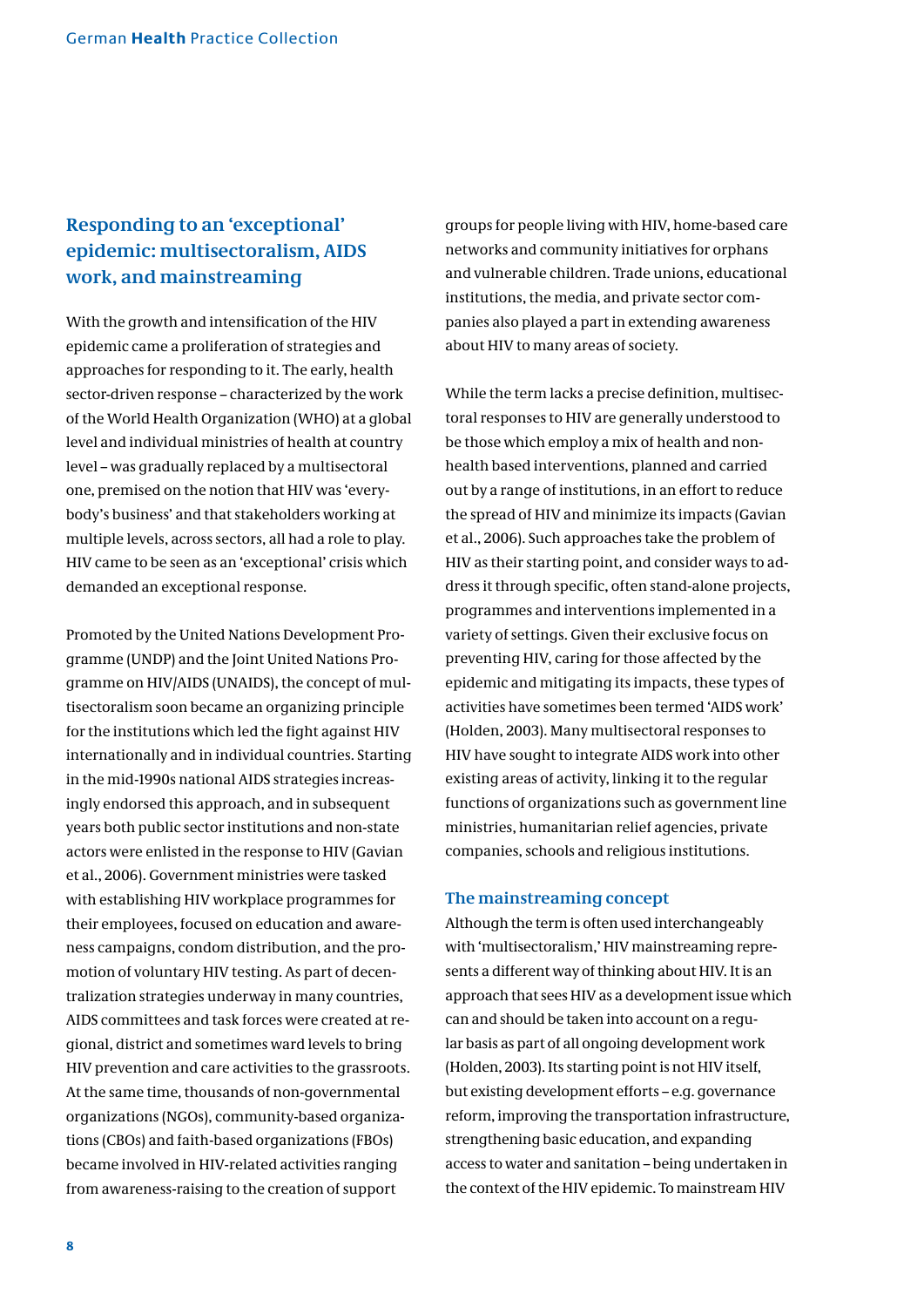is to embark upon a process of analysing the risks and impacts of HIV within an organization and in its core services and then introducing adaptations, where necessary, to ensure that the organization can continue to operate effectively in spite of HIV.

> *Mainstreaming sees HIV as a development issue which should be taken into account regularly as part of ongoing development work.*

HIV mainstreaming is generally understood to comprise two elements:

- Internal mainstreaming is about how HIV affects an organization, its policies and practices, and its internal operations, such as recruitment, planning, and budgeting. It refers to actions which can be taken inside an organization to lessen the impact of HIV upon the health and well-being of its workforce and, by extension, on the organization's operations and sustainability.
- External mainstreaming is about how the changing context brought about by HIV affects an organization's core programmes and services. It refers to adaptations made to an organization's ongoing work to protect itself against the effects of the epidemic (e.g. the loss and sickness-related absenteeism of many teachers to which programmes in the education sector have had to adapt). External mainstreaming is also about averting any inadvertent contributions a development programme might make to the spread of HIV (e.g. when schools or roads are being built and workers spend extended periods away from their families and may engage in casual sex at their place of work).

Internal and external mainstreaming represent indirect responses to HIV. Unlike AIDS work, mainstreaming does not concentrate directly on HIV, but rather on optimizing organizational processes in settings heavily affected by the HIV epidemic. In this sense, HIV mainstreaming takes a 'wider perspective of development work in a time of AIDS' (Holden, 2003) and, as such, is an important complement to activities and interventions which are focused exclusively on HIV.

The distinction between multisectoralism and external mainstreaming is a subtle, but important one. External HIV mainstreaming is not about initiating AIDS work (Holden, 2003), but about adapting whole programmes or projects so they do what they can to mitigate the negative impacts that HIV can have on them and to ensure that they, in turn, do not contribute to the spread of HIV and its impacts.

In practice it is not always easy to distinguish between these two strategies, as some of the experiences recounted in the remainder of this publication will show. Certain approaches can be difficult to categorize and boundary lines become blurry. However, as stated earlier, at its essence, HIV mainstreaming is about doing development work differently in a world changed by HIV.



After HIV was mainstreamed into the water sector programme in Cameroon, crew members at water sites began to promote HIV prevention and testing in all the villages where they work.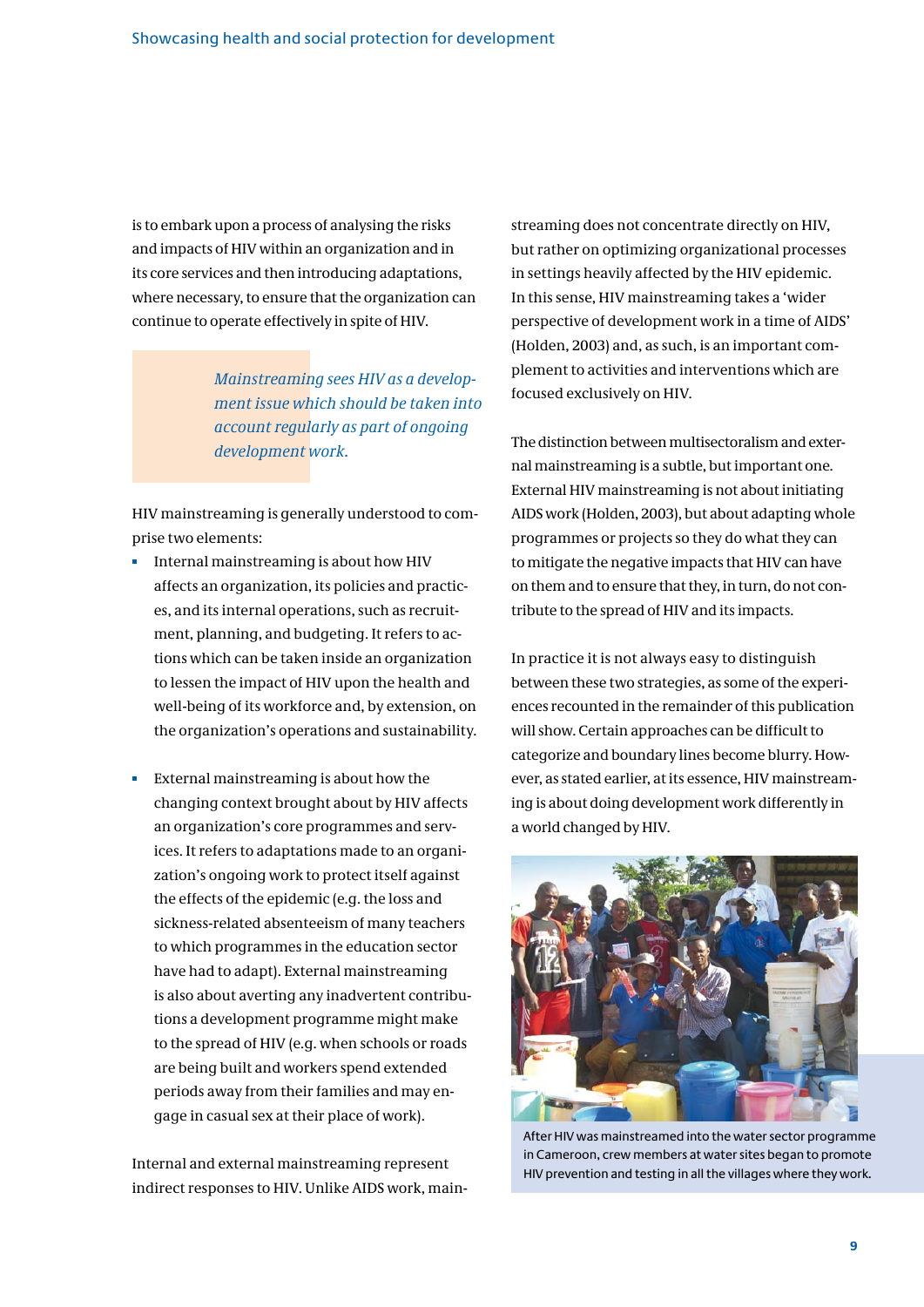# **HIV mainstreaming in German Development Cooperation**

### **The history of Germany's commitment to HIV mainstreaming**

German Development Cooperation's implementing organizations – Deutsche Gesellschaft für Internationale Zusammenarbeit (GIZ)<sup>4</sup> and KfW Development Bank (KfW) – carry out technical and financial cooperation programmes on behalf of the German government in more than 50 partner countries around the world. More than 20,000 employees, development workers, local and international experts and volunteers work under its auspices, approximately 70% of whom are citizens of the countries in which the particular programmes and projects take place. GDC has an especially strong presence in sub-Saharan Africa, where 20 of Germany's partner countries are located.

Throughout the course of the 1990s as HIV infection rates rose, followed by large numbers of HIV-related illnesses and deaths, the effects of the epidemic were felt directly by GDC employees working in some of the most affected countries in Eastern and Southern Africa. While those employees working in health programmes may have been the first to recognize the dimensions of the threat, colleagues in other sectors soon followed: the risks and impacts of the epidemic were obvious to see, at both a personal and programmatic level. Increasingly, local GDC staff members fell ill and died, and lost family members, relatives or close friends, often without acknowledging their illness. Absenteeism from the workplace increased too, as staff missed work to attend funerals, care for sick family members, or seek medical care. The same happened in partner organizations, from the ministerial to the local level: the implementation of certain GDC-supported

programmes was affected as partner organizations, struggling under their own HIV burdens, could not fully deliver on planned activities.

The fact that HIV mainstreaming is now a wellestablished German policy is in part the result of a bottom-up process in which 'HIV champions' emerged within German-supported projects and programmes at the front lines of the epidemic in sub-Saharan Africa. Country Directors and Programme and Project Managers in this region turned to their head offices for support as they grappled with the consequences of the HIV epidemic for their development work in priority areas. Their first concern was for their own employees and their families, who were in need of HIV prevention, care, treatment and support. However, it was clear to GDC personnel working at country level that these employees and their families were vulnerable to HIV because they lived and worked in communities that were equally vulnerable. The 'internal' and 'external' dimensions of the epidemic's consequences were already apparent.

In February 2001, the Federal Ministry for Economic Cooperation and Development asked the GDC implementing organizations to use all opportunities to address the causes and consequences of HIV in their projects and programmes in countries heavily burdened by HIV, especially in sub-Saharan Africa. To coordinate and guide this new approach, it launched the Special Initiative Mainstreaming HIV and AIDS in German Development Cooperation (SIMHA) and established a SIMHA Secretariat. HIV mainstreaming became a core element of the BMZ's Policy Paper on HIV (BMZ, 2004) and AIDS and the Government HIV and AIDS Strategy (BMGS, 2005).

 $4$ The Deutsche Gesellschaft für Internationale Zusammenarbeit (GIZ) GmbH was formed on 1 January 2011. It brings together the longstanding expertise of the Deutscher Entwicklungsdienst (DED) gGmbH (German development service), the Deutsche Gesellschaft für Technische Zusammenarbeit (GTZ) GmbH (German technical cooperation) and InWEnt – Capacity Building International, Germany. For further information, go to www.giz.de.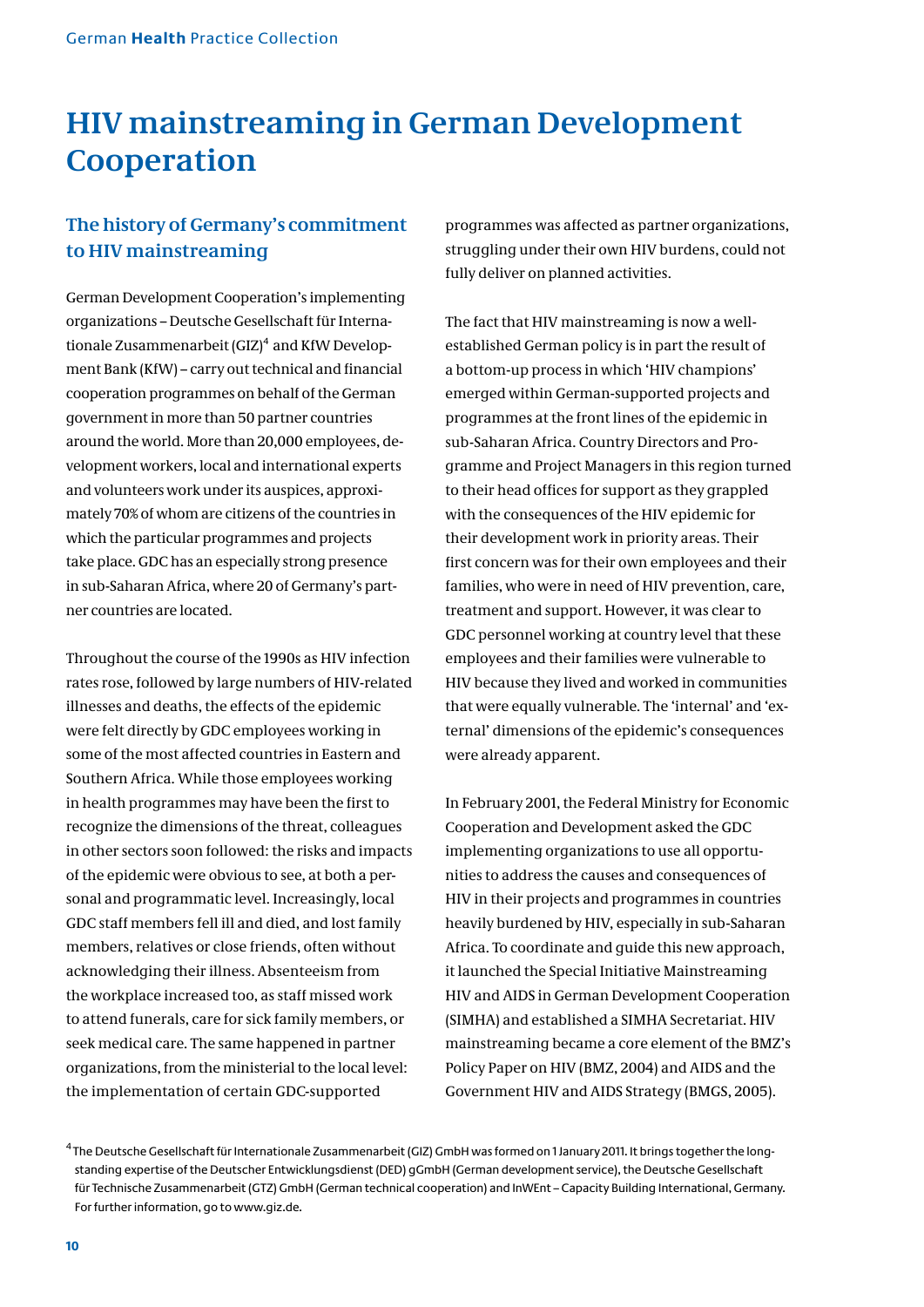In the years that followed, this political commitment to HIV mainstreaming became institutionalized in practice. GDC's four implementing organizations at the time – German Development Service (DED), German Technical Cooperation Agency (GTZ), Capacity Building International (InWEnt) and the German Development Bank (KfW) – established structures and processes in support of HIV mainstreaming, each in their own manner, in low- and middle-income countries in collaboration with UNAIDS and GDC's many country-level partners. These included both workplace programmes for their own employees and activities linked to projects and programmes conducted with partner organizations. Mainstreaming experiences and lessons learned at national and sectoral levels began to be shared at annual network meetings for Anglophone and Francophone countries, through written resources and publications, and via an HIV mainstreaming internet platform at www.ms-hiv-gdc.org. Each organization monitored its own HIV mainstreaming efforts.

In early 2007, the BMZ HIV Task Team took over from the SIMHA Secretariat. Between 2008 and 2010 the Task Team assessed GDC's progress on HIV mainstreaming through, amongst other monitoring efforts, a comprehensive evaluation of the outputs and outcomes of German contributions to HIV mainstreaming in two partner countries. On its basis, the team drew lessons from mainstreaming's successes and limitations and considered how GDC might strengthen or otherwise change its policies and practices. In November 2010, it endorsed a new guidance note which clarified the aims and objectives of HIV mainstreaming, the distinction between external mainstreaming and other types

of HIV responses, and the roles and responsibilities of GDC managers and HIV mainstreaming personnel in the implementation, monitoring and evaluation of mainstreaming. This new approach is currently being taken forward in a harmonized way by the new technical cooperation agency, Deutsche Gesellschaft für Internationale Zusammenarbeit (GIZ)<sup>5</sup>, and the financial cooperation agency, the KfW Development Bank.

### **GDC's approach to mainstreaming**

German Development Cooperation understands mainstreaming as an organizational development process through which organizations modify their workplaces, systematically review the significance of HIV for their attainment of project and programme goals, and, in cases of identified risks and impacts, adapt their programmes and advisory services, across sectors, to the challenges posed by HIV.

> *GDC understands mainstreaming as an organizational development process through which organizations modify the way they work to address challenges posed by HIV.*

Once the reviews and adaptations have been undertaken, HIV has been brought into the 'mainstream' of the organization, project or programme and the mainstreaming process is complete. However, given constant changes in the epidemiological situation, this organizational development process should be repeated on a periodic basis.

 $^5$  Following the creation of GIZ, the organization-specific mainstreaming policies of the former DED, GTZ and InWEnt have been under review, with the aim of adapting them to the evolving structures and operations of the new organization.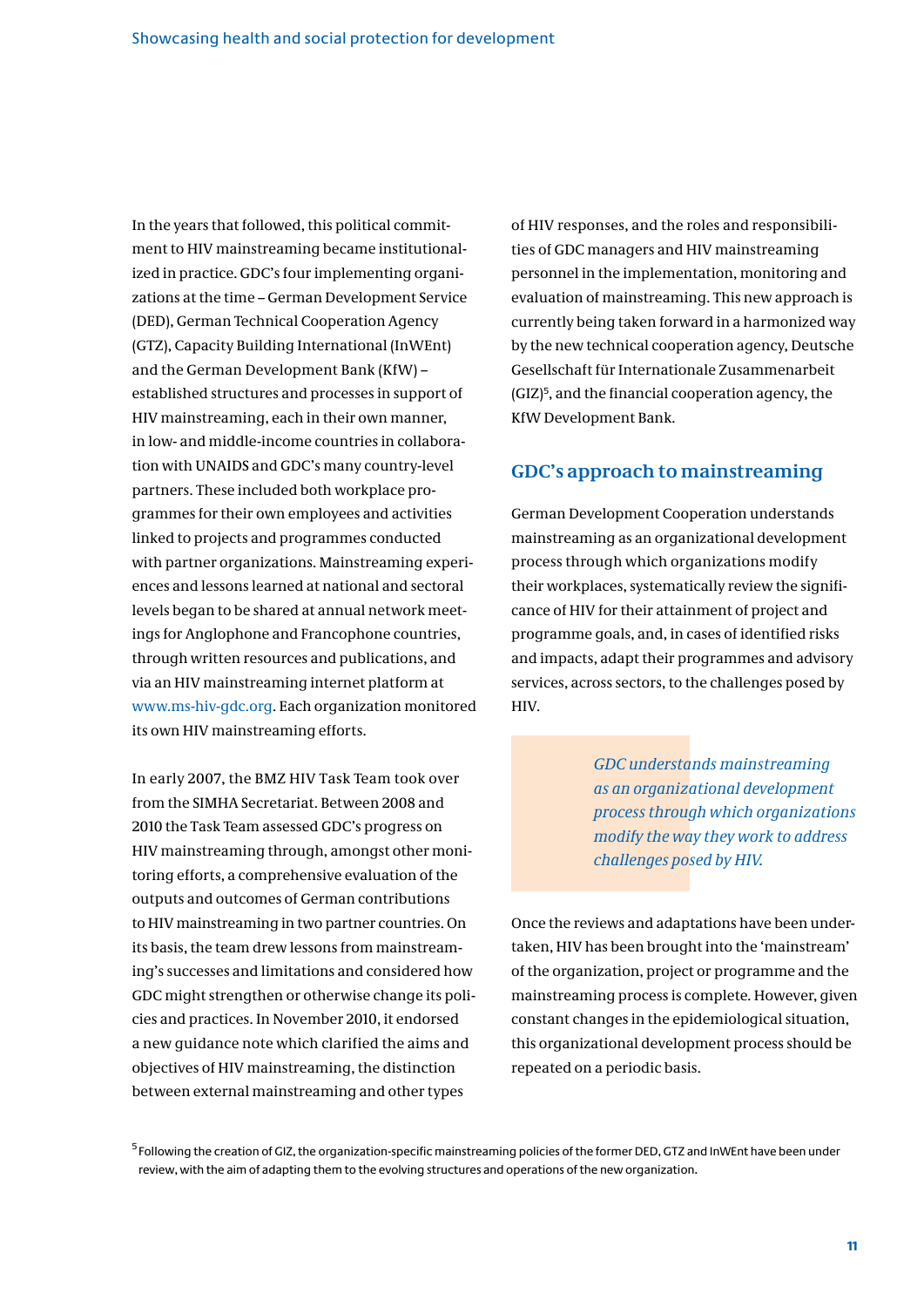In keeping with the mainstreaming concept described in the previous section, German Development Cooperation believes that effective and sustainable mainstreaming by any organization is supported by two strong pillars:

#### **Internal mainstreaming**

The first pillar is internal mainstreaming, with a comprehensive workplace programme that provides HIV prevention, care, treatment and support to the employees of GDC implementing organizations and their families. The goal of internal mainstreaming is to increase employees' knowledge about HIV risks and ways to protect themselves against infection, to provide access to means of protection, and to ensure that GDC workplaces are free of HIV-related stigma and discrimination.

In GDC's experience, internal mainstreaming is important for two reasons. First, in order to build credibility as an advocate for HIV mainstreaming, an organization must put its own house in order and demonstrate that it cares for the health and welfare of its own employees. Mainstreaming is generally most effective when those involved in the process have internalized the significance of the HIV epidemic – moving beyond an abstract understanding of HIV's risks and impacts, and grasping its meaning in a more direct and personal way. This awareness begins at home, with actions aimed at protecting the well-being of colleagues and their families.

Second, a well-developed workplace programme provides an organization's employees with some of the insights, skills and understandings necessary to examine their core work through an HIV lens and to embark upon a process of external mainstreaming. Although effective external mainstreaming often requires guidance and support from HIV experts, it must be taken forward by programme personnel who have reviewed their own work from the perspective of HIV risks and effects. Internal mainstreaming is therefore a good entry point to external mainstreaming.

Internal mainstreaming is mandatory within German Development Cooperation, meaning that HIV workplace programmes are set up, run, monitored and evaluated for employees of GDC implementing organizations at all levels and within all divisions, at both head offices and in partner countries. The personnel departments of GDC's implementing organizations are responsible for internal mainstreaming and HIV workplace programmes are financed through personnel budgets. GDC mainstreaming personnel<sup>6</sup> support the personnel departments with technical assistance where necessary, for example in designing HIV prevention and awareness sessions and coordinating World AIDS Day activities.

#### **External mainstreaming**

The second pillar is external mainstreaming, which aims to mitigate against the potential impacts of HIV on the attainment of GDC project or programme goals and to ensure that the projects and programmes themselves do not inadvertently contribute to the spread of HIV. External mainstreaming into GDC's programmes and advisory services is based on the findings of systematic programme reviews. However, such is the scope of the epidemic's impact in high HIV prevalence countries that external mainstreaming is considered 'virtually mandatory' for GDC projects and programmes in partner countries in sub-Saharan

 $6$  In technical cooperation, mainstreaming personnel include HIV Focal Points and Mainstreaming Advisors. In financial cooperation, it includes the KfW HIV Focal Point as well as consultants and HIV prevention experts from financial cooperation projects.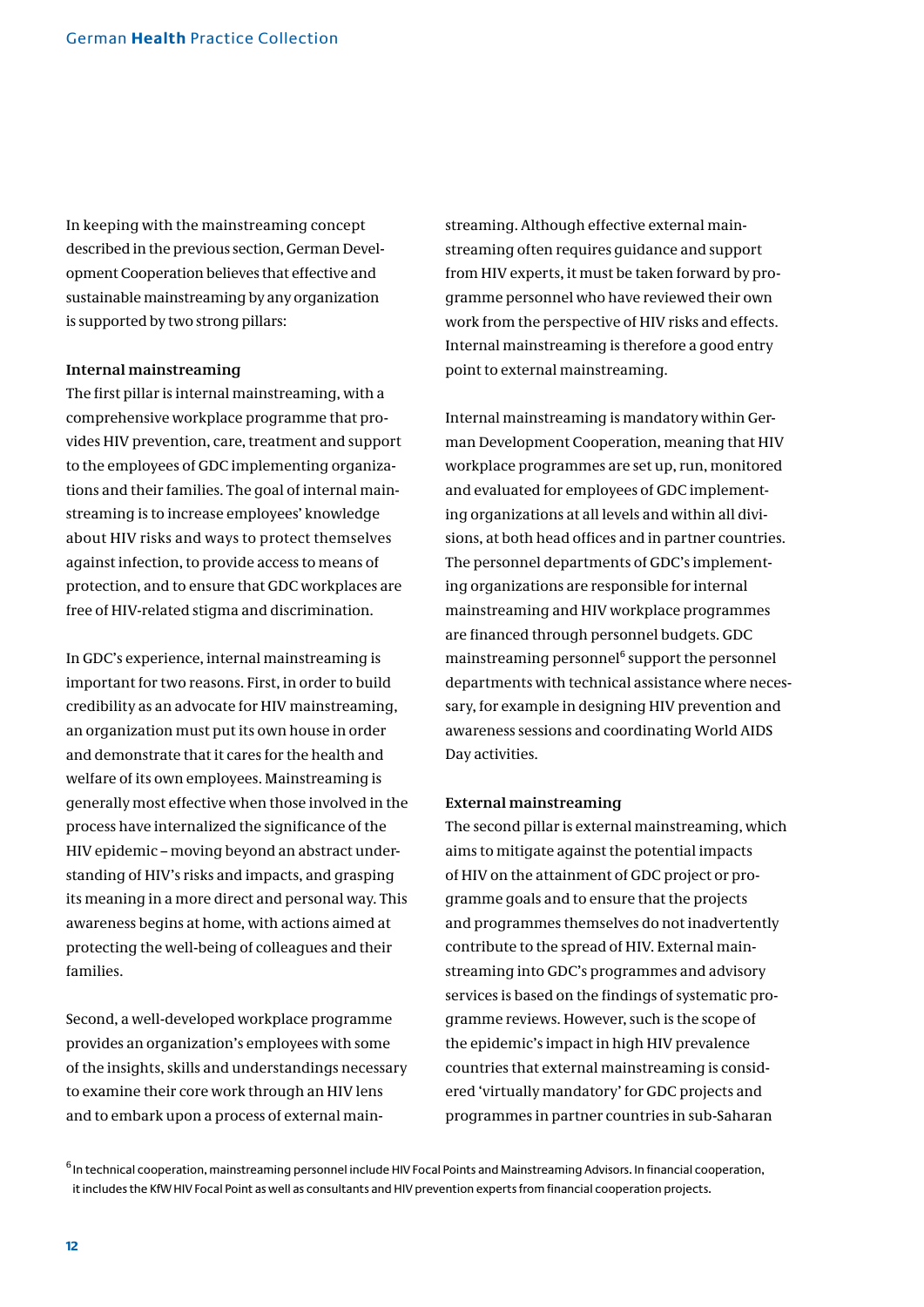Africa with generalized HIV epidemics (i.e. with a prevalence rate of 1% or higher).

External mainstreaming involves three steps: First, project or programme leaders, team leaders, or project managers are responsible for undertaking a systematic review within each project or programme to assess, in consultation with partners, three core questions:

- **1.** Could HIV impact upon the attainment of project or programme goals?
- **2.** Could the project or programme inadvertently contribute to spreading HIV?
- **3.** Could the project or programme, within its existing mandate, contribute to the given sector's HIV response?

These reviews occur when a new project or programme is being developed, but also form a part of periodic progress reviews (in technical cooperation) or mid-term reviews (in financial cooperation). GDC mainstreaming personnel provide guidance to programme teams on conducting the review. Because external mainstreaming concerns Germansupported projects and programmes, the reviews occur in consultation with country-level partner organizations in order to take into account their perspectives and to align with the policies and HIVrelated responses already in place in the sector.

Second, programme teams, with support from mainstreaming personnel, $^7$  consider the findings of the review and their implications. In cases where the first and second questions point to realistic risks, the core work of the project or programme is adapted to mitigate against these risks. Adaptations can include modifications to planned or on-going interventions or the addition of new HIV-related

programme services or an HIV component to the programme.

When mainstreaming personnel and programme teams consider the findings from the review, they also take into account possible contributions that the existing work could make to the HIV response underway in the sector. Project and programme staff introduce any changes resulting from the review when a new project or programme, or a follow-up phase, begins. They become responsible for integrating these changes into their core work.



As a result of HIV mainstreaming in an education programme, a mothers' association taught mothers and daughters to talk to each other about pregnancy, sexually transmitted diseases and HIV infection.

Third, project and programme teams, advised by mainstreaming personnel, ensure that HIV-related adaptations and additions are reflected in the indicators and monitoring and evaluation (M&E) systems which they use for tracking their regular work.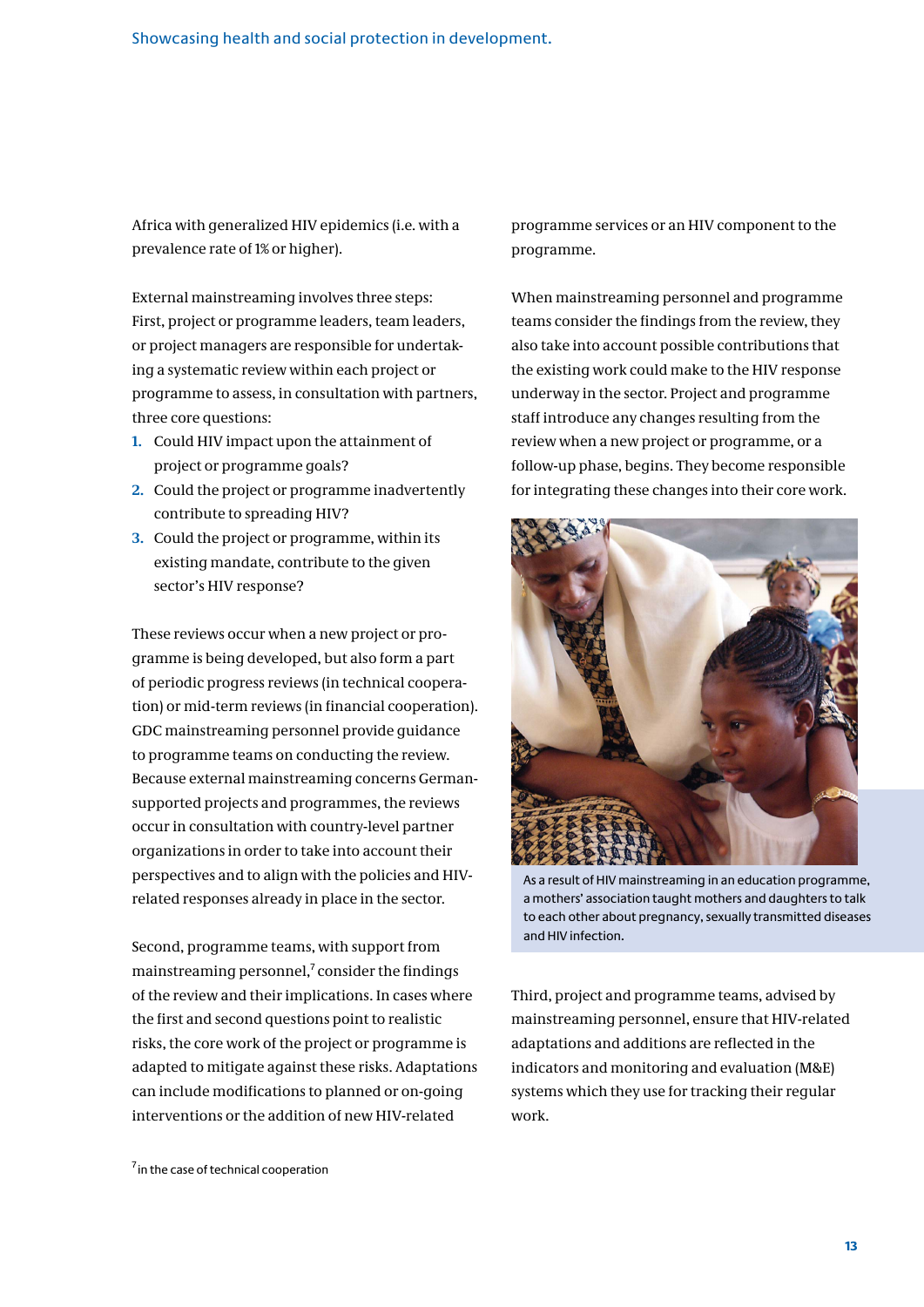Once these three steps have been undertaken, HIV has been brought into the main programme stream. Periodic reviews, including in conjunction with scheduled progress reviews, provide opportunities to assess whether the adaptations which have been introduced are still suitable responses given possible changes in the risks posed by the epidemic.

In undertaking the mainstreaming review and introducing adaptations to project or programme concepts, managers of GIZ projects may make use of the so-called '3% authorization.' In order to support the external mainstreaming process, BMZ has authorized that up to 3% of technical cooperation budgets in sub-Saharan Africa may be devoted to costs related to external mainstreaming. These resources are not intended, however, to cover expenses related to additional outputs or programme components which may be required as a result of the mainstreaming reviews. In instances where new activities are proposed, these require additional resources which need to be incorporated into budgets through normal project and programme appraisal cycles.



In an informal settlement near Ndola, Zambia, where a new water project is being launched, two women perform a role play about HIV risk and prevention measures.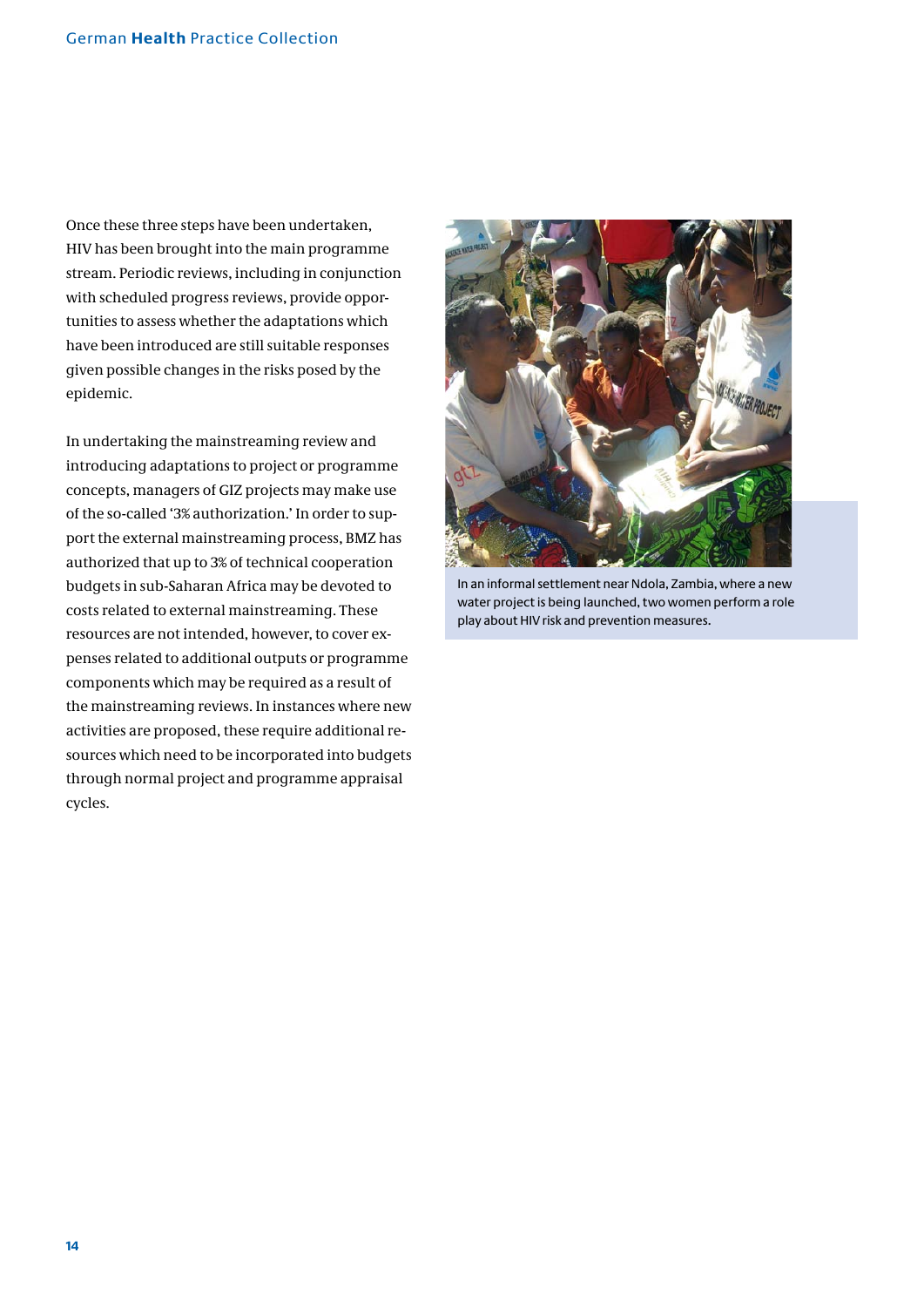### **How mainstreaming works in practice**

### **Internal mainstreaming, in GDC workplaces**

In line with the International Labour Organization's Code of Practice on HIV/AIDS and the World of Work (ILO, 2001), the HIV workplace programmes administered by GDC implementing organizations have typically had three main elements:

- Raising awareness and knowledge about HIV, how it is transmitted and how it can be prevented;
- **Ensuring access to supplies and services for**  prevention, counselling and testing, treatment and support; and
- Minimizing stigma and discrimination against people known or believed to be HIV-positive.

In each country, HIV workplace programmes are tailored to fit the unique circumstances found within the country. National staff employed by KfW and GIZ are particularly involved in the design and delivery of HIV workplace programmes, given their first-hand experience of the countries' cultural traditions, social attitudes and norms. Common components of HIV workplace programmes at country level include:

- Regular awareness and sensitization events about HIV, including commemorations of World AIDS Day every December;
- The availability of free condoms on a discrete and confidential basis in all workplaces;
- The provision of opportunities for HIV counsel ling and testing;
- Agreements with clinics, hospitals, pharmacies and NGOs to provide HIV-related services, supplies and informational materials;
- Agreements with insurance providers to provide HIV-related insurance, either as part of or sepa rate from the main health insurance package; and
- **Arrangements to ensure affordable medicines**  (including antiretroviral medicines and post exposure prophylaxis) and other supplies in a timely manner.



Employees of the former-GTZ gather for a commemoration of World AIDS Day, an event which is marked annually in many countries as part of the HIV Workplace Programme.

HIV workplace programmes are the responsibility of each country office, with mainstreaming personnel advising the country offices on their implementation. In many countries, cooperative arrangements are in place between the former technical cooperation implementing agencies and the financial cooperation agency, KfW, to combine workplace activities. In a number of countries, for example, joint commemorations of World AIDS Day are held involving employees from GIZ, KfW and the German Embassy. Periodic workplace events organized by GIZ frequently include the staff of KfW country offices, which are much smaller in size.

As internal mainstreaming within GDC enters its second decade, many country teams are exploring ways to broaden the scope of their workplace programmes beyond an exclusive focus on HIV. Offices in Ghana, Kenya and Mozambique, for example, have initiated health and well-being programmes for employees which address issues such as stress management, chronic diseases (e.g. diabetes, hypertension), smoking and alcohol consumption, nutrition and obesity, and gender-based violence, as well as HIV (see p. 22 for a detailed description). These extended workplace programmes are being welcomed by employees who appreciate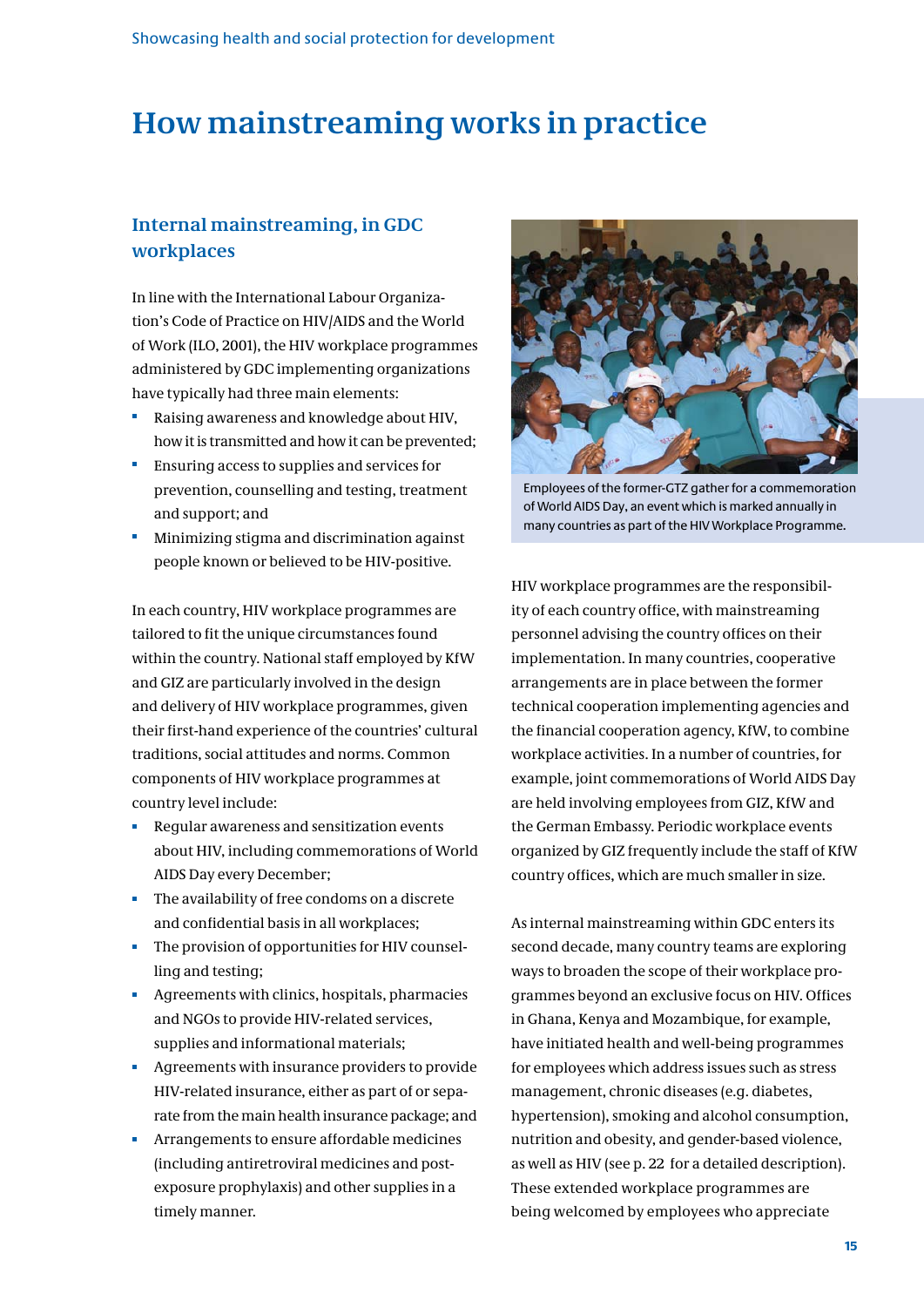the attention paid to a wider set of health issues. When HIV testing is included alongside a range of other preventive and diagnostic screenings, it increases the likelihood that people will feel comfortable undergoing a test. Thus far, experience from the implementation of extended workplace programmes shows promising results, and the country teams which are at the forefront of these efforts are helping to pave the way for a GIZ-wide approach to extended workplace programmes.

### **External mainstreaming, in GDC services and programmes**

#### **Financial cooperation**

In absolute terms, Germany (along with France, Japan, United Kingdom and United States) is one of the world's five biggest donors of Official Development Assistance (ODA). In 2010, its net distribution of ODA came to more than US\$12.7 billion and accounted for 10% of all ODA distributed that year by members of the Development Assistance Committee of the Organization for Economic Cooperation and Development, the world's largest donor nations (OECD, 2011). Roughly 70% of Germany's ODA takes the form of financial assistance (OECD, 2007). When the financing is for social, health or environmental purposes, that assistance takes the form of grants rather than loans.

In the health sector, GDC contributes directly to the HIV response by financing investments in health infrastructure and in interventions specifically designed to promote and support sexual and reproductive health and respond to HIV. The main focus of GDC's financing for HIV-specific interventions is on programmes that support the social marketing of condoms and behaviour change communications. GDC currently finances such programmes in 26 countries located in Africa, Asia, the Caribbean and Central America.



When HIV was mainstreamed into a programme to strengthen local government, village councils developed AIDS action plans to support community projects, such as gardens associated with home-based care centres.

In July 2006, KfW issued a new set of policies for mainstreaming HIV into financial cooperation and then, in August 2006, agreed with the African Development Bank, Asian Development Bank, UK Department for International Development, Japan Bank for International Cooperation, and the World Bank on a joint initiative to require that there be HIV-related components in any infrastructure projects they finance, whether in the transport, energy, water or other sectors (KFW, 2006; AfDB et al., 2006).

Since that time, KfW's approach to external mainstreaming has required that an appraisal be undertaken during the preparation of all new projects in countries with generalized HIV epidemics. The appraisal must consider and answer the three 'mainstreaming questions,' described above, in order to determine (1) whether HIV poses a risk to the attainment of project goals, (2) whether the project itself could further the spread of HIV, and (3) whether there are contributions to HIV response which could be made under the auspices of the proposed project.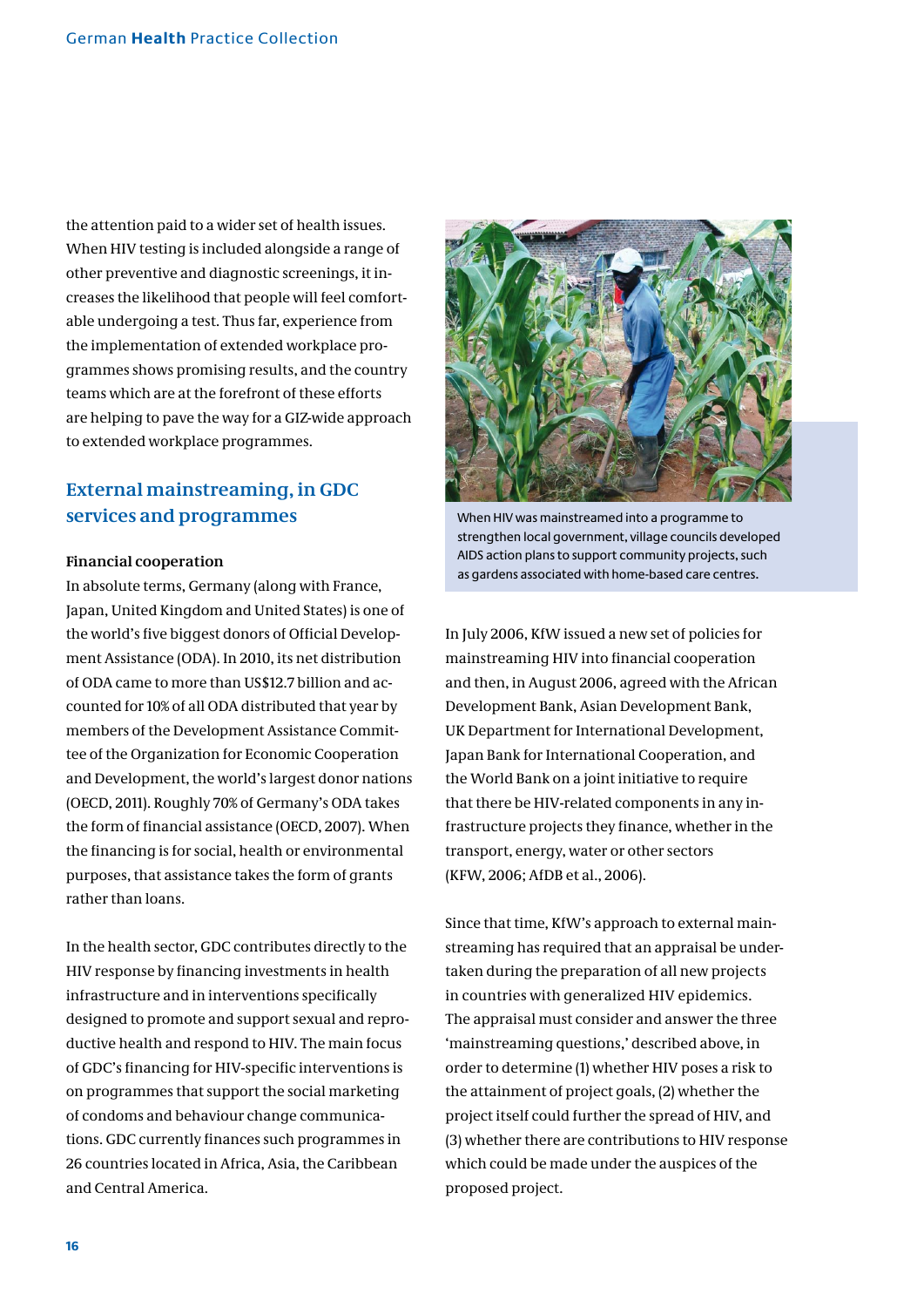In countries where the epidemic is not generalized, but concentrated among certain groups at high risk of infection (e.g., truckers and others whose jobs take them away from their usual homes for extended periods, commercial sex workers, injecting drug users), German Development Cooperation requires similar appraisals only if the project might affect such groups or be affected by them. An example might be a proposed project where construction crews will live in camps and may frequent bars in nearby villages where sex workers and injecting drugs are readily available.

It is the responsibility of KfW programme managers in different sectors to ensure that these appraisals take place and that appropriate adaptations are agreed with project partners and introduced into new projects. Costs related to HIV mainstreaming are covered through the project budgets and the HIV-related adaptations are implemented by the partners themselves. The measures undertaken are usually aimed at HIV prevention and typically include:

- Clauses in construction contracts specifying that  $\mathbf{m}$  . contractors have to ensure that their employees, construction workers and other relevant groups (e.g., people living near project construction sites) will be provided with HIV information, education and condoms;
- **HIV** workplace programmes; and
- Separate contracts with HIV-service organizations covering assistance with the development and delivery of information and education events for programme personnel and target groups (such as communities affected by infrastructure development activities), HIV workplace programmes, or the provision of condoms.

Since 2008, KfW has worked to strengthen its external mainstreaming by promoting the mainstreaming concept and processes more systematically

among its sector teams, programme managers and mission leaders. Mainstreaming has been integrated as a standard element into guidelines and manuals on project preparation and appraisals and the findings from internal assessments of mainstreaming work are regularly fed back into organizational processes through presentations and briefings with sector personnel responsible for taking the mainstreaming approach down to country level.

#### **Technical cooperation**

The Deutsche Gesellschaft für Internationale Zusammenarbeit (GIZ) currently has 25 offices in sub-Saharan Africa, including in 10 of the 15 countries in which the national HIV prevalence rate exceeds 5% among adults 15-49 years old (UNAIDS, 2010). It is also present in many other countries in the region with generalized HIV epidemics (prevalence greater than 1%). Through these country offices GIZ implements technical cooperation projects and programmes across a range of sectors, including democracy, civil society and public administration; water and sanitation; sustainable economic development; food security and agriculture; health, family planning and HIV; environmental protection; and education.

The heavy burden of HIV in these countries affects the various areas of development cooperation in different ways and each sector has needed to develop its own response to HIV, based on the severity and nature of the epidemic in the area and on its specific effects. Since HIV mainstreaming became GDC policy in 2001, programme teams across sectors have evolved mainstreaming approaches which align with existing national and sector-level efforts to combat the epidemic and which reflect the expressed needs and priorities of GIZ partner organizations.

Given the heterogeneity of the epidemic across the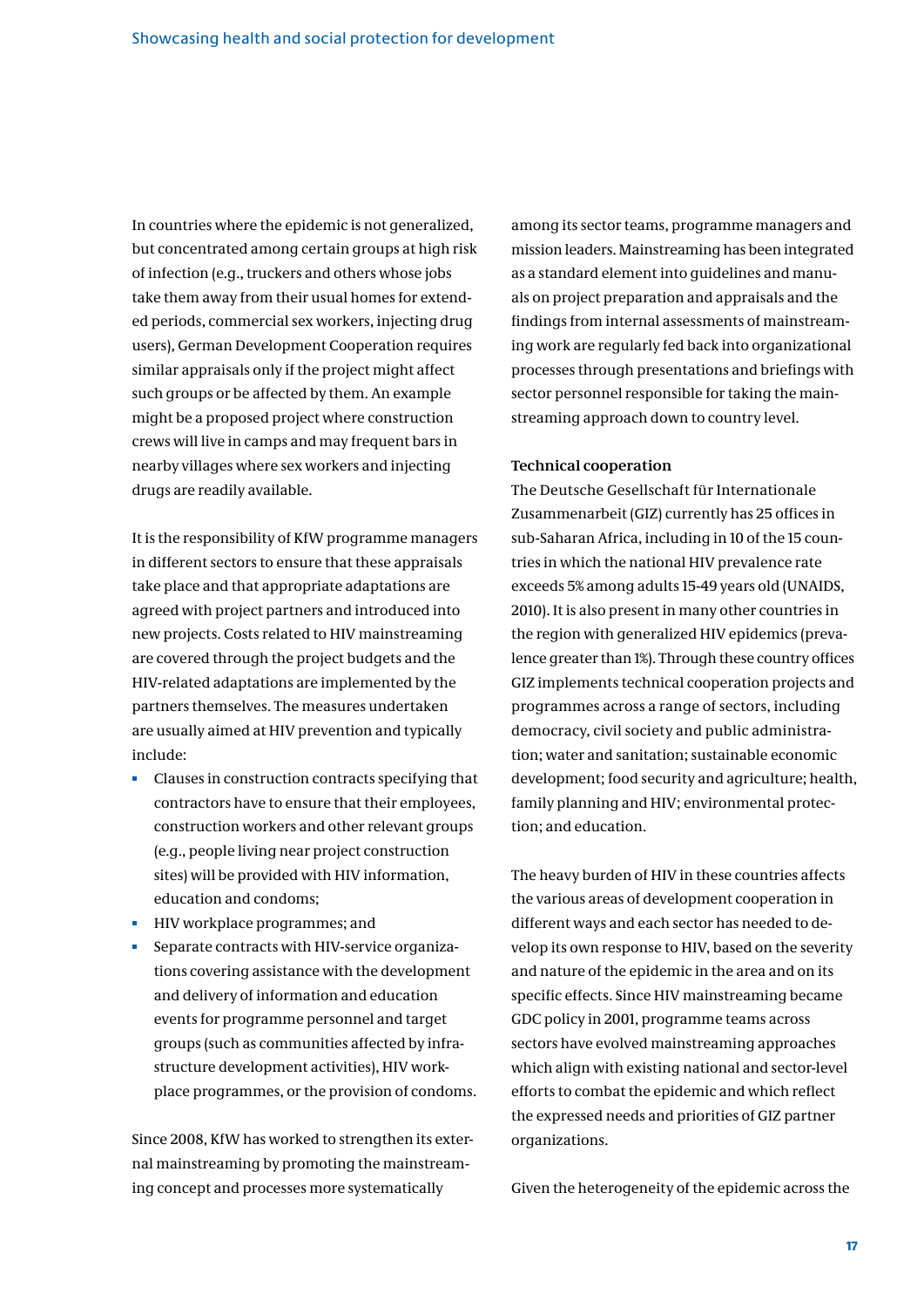region and the different impacts across sectors, this has meant, in practice, that a wide range of approaches to mainstreaming have been undertaken. Moreover, each of the organizations implementing technical cooperation projects on behalf of the German government developed distinctive orientations to their mainstreaming work. This section provides a look at how external mainstreaming has been approached in technical cooperation organizations and at the accumulated learnings which are now reflected in GIZ's current approach to external mainstreaming.

### **The implementation of external mainstreaming: 2001-2009**

The early years of external mainstreaming in technical cooperation were characterized by a diverse portfolio of mainstreaming activities. These ranged from adaptations of core programme work – such as integrating attention to HIV into a new curriculum for trainee teachers being developed through an education programme – to HIV-related services provided to partner organizations, such as support for HIV workplace programmes and HIV awareness activities.

> *HIV mainstreaming is something that almost any organization working in any sector can do at comparatively low cost.*

The German approach to mainstreaming is grounded in the belief that HIV mainstreaming is something that almost any organization working in any sector can do at comparatively low cost. This is because mainstreaming makes use of financial and human resources, structures and processes already in place to achieve non-HIV-related aims in all sectors of development cooperation.

To adapt existing work in order to achieve HIV-related aims usually does not require large additional budgets, but it is also not cost-free. Mainstreaming requires expert support and, in the early years of HIV mainstreaming, each implementing organization put in place systems, structures and personnel to support the mainstreaming process.

The former GTZ, for example, placed HIV Focal Points in each country office who, in addition to supporting the workplace programme, advised programme managers on how to assess and, where necessary, address HIV-related risks and impacts on their core work. All former GTZ projects and programmes in sub-Saharan Africa were required to undertake such assessments, ideally when new programmes were being planned, so that – where necessary – mitigation measures could be included in the programme concept and budget.



Following workshops supported by a rural development programme, provincial authorities introduced AIDS action plans to support local initiatives such as one in South Africa which supports orphans and vulnerable children.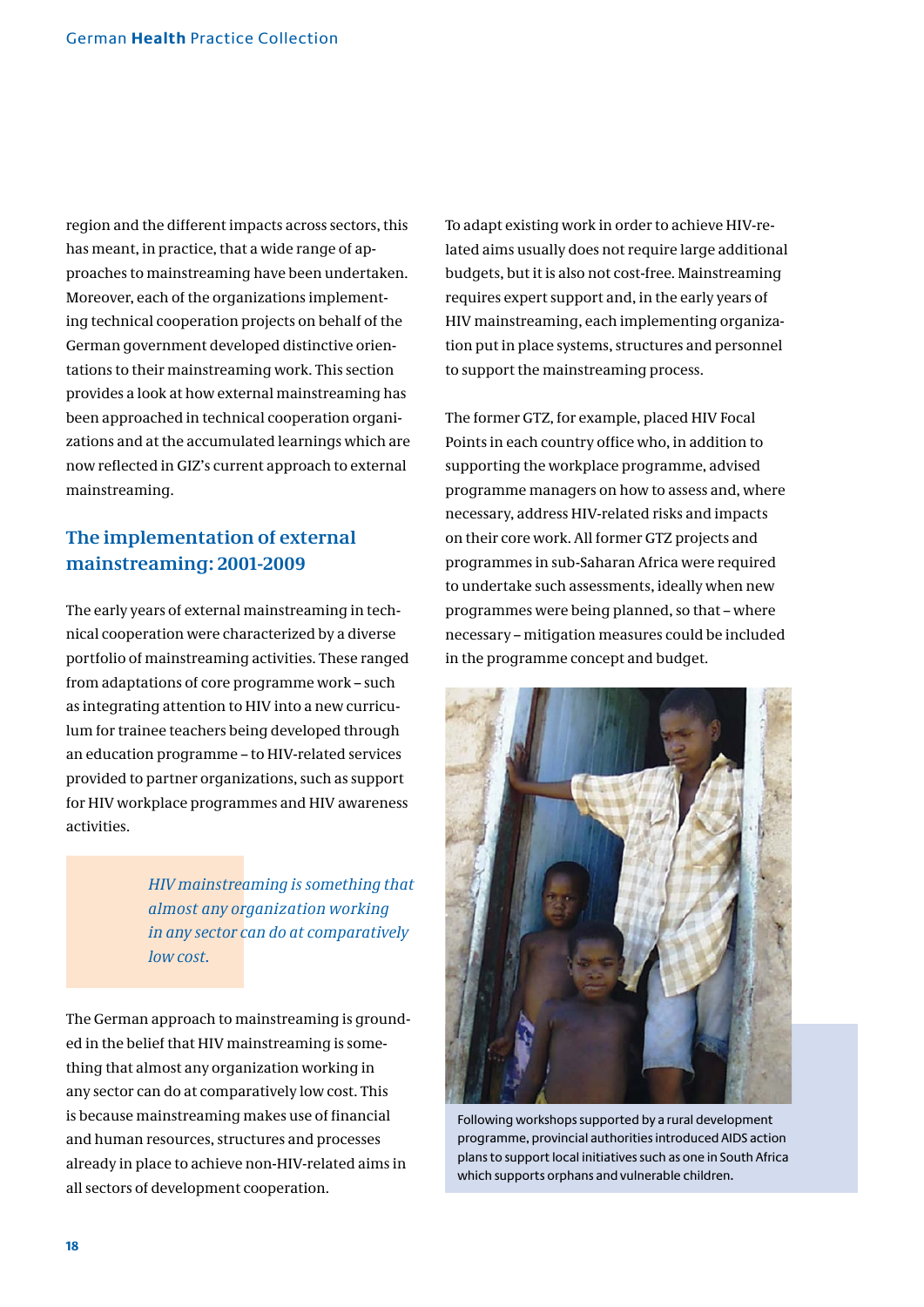The former DED assigned Mainstreaming Advisors to support internal mainstreaming in its workplaces and promote HIV workplace programmes in partner organizations, adapting the model developed by the AIDS Workplace Programs in Southern Africa (AWiSA) initiative. Mainstreaming Advisors also supported partner organizations in their sectoral mainstreaming work. DED development workers placed in partner organizations were asked to spend 5% of their working hours on HIV-related activities and, in preparation, received one and a half days of HIV training before their assignments began.

InWEnt, which had no permanent staff in low- and middle-income countries, supported the training components of mainstreaming by other GDC organizations. As a training and capacity building organization, it maintained information and training toolkits on HIV mainstreaming, which were used by its own trainers and for raising awareness about HIV, its causes and consequences and related issues, such as gender inequality, sexual exploitation and violence, human rights violations, and stigmatization and discrimination against people living with HIV and those at high risk of infection. Along with DED, InWEnt also developed and implemented the AWiSA programme, which supported HIV workplace programmes in small- and mediumsized enterprises.

Each organization had its own arrangements for covering mainstreaming-related costs. The former GTZ encouraged Country Directors and Programme Managers to take advantage of the previously mentioned '3% authorization' clause, negotiated by the BMZ in its bilateral government arrangements for technical cooperation in sub-Saharan Africa. In the former DED, external mainstreaming

was supported through the contributions of its Development Workers in high HIV prevalence countries, as well as through dedicated HIV mainstreaming budgets allocated to country offices.

Even before the creation of GIZ in 2011, GDC implementing organizations were already working together closely to deliver German development assistance in a harmonized manner. The area of HIV mainstreaming was no exception and, in many countries, processes were put in place to facilitate the joint planning and oversight of external mainstreaming, either at a programme level or nationally. Examples of this included the appointment of Joint HIV Focal Points, who coordinated mainstreaming efforts across implementing organizations and represented GDC at various HIVrelated national-level fora and working groups, and the development of 'joint approach' framework agreements which clarified the respective roles and contributions of each implementing organization within a broader approach to mainstreaming.

During 2009-2010 an independent evaluation was undertaken of GDC's external mainstreaming work<sup>8</sup> in Malawi and Zambia, two high prevalence countries in sub-Saharan Africa (Birdsall, 2010). The evaluation documented and examined a wide range of external mainstreaming work being undertaken in each country, evaluating results at both the output and outcome level (for more on the evaluation findings, see p. 28). Among the main findings related to the implementation of external mainstreaming were the following:

German technical cooperation organizations had developed a set of systems and structures to operationalize the political commitment to HIV mainstreaming and a large amount of external mainstreaming work was underway;

 $8$ The evaluation only looked at the mainstreaming work of the technical cooperation agencies DED and GTZ.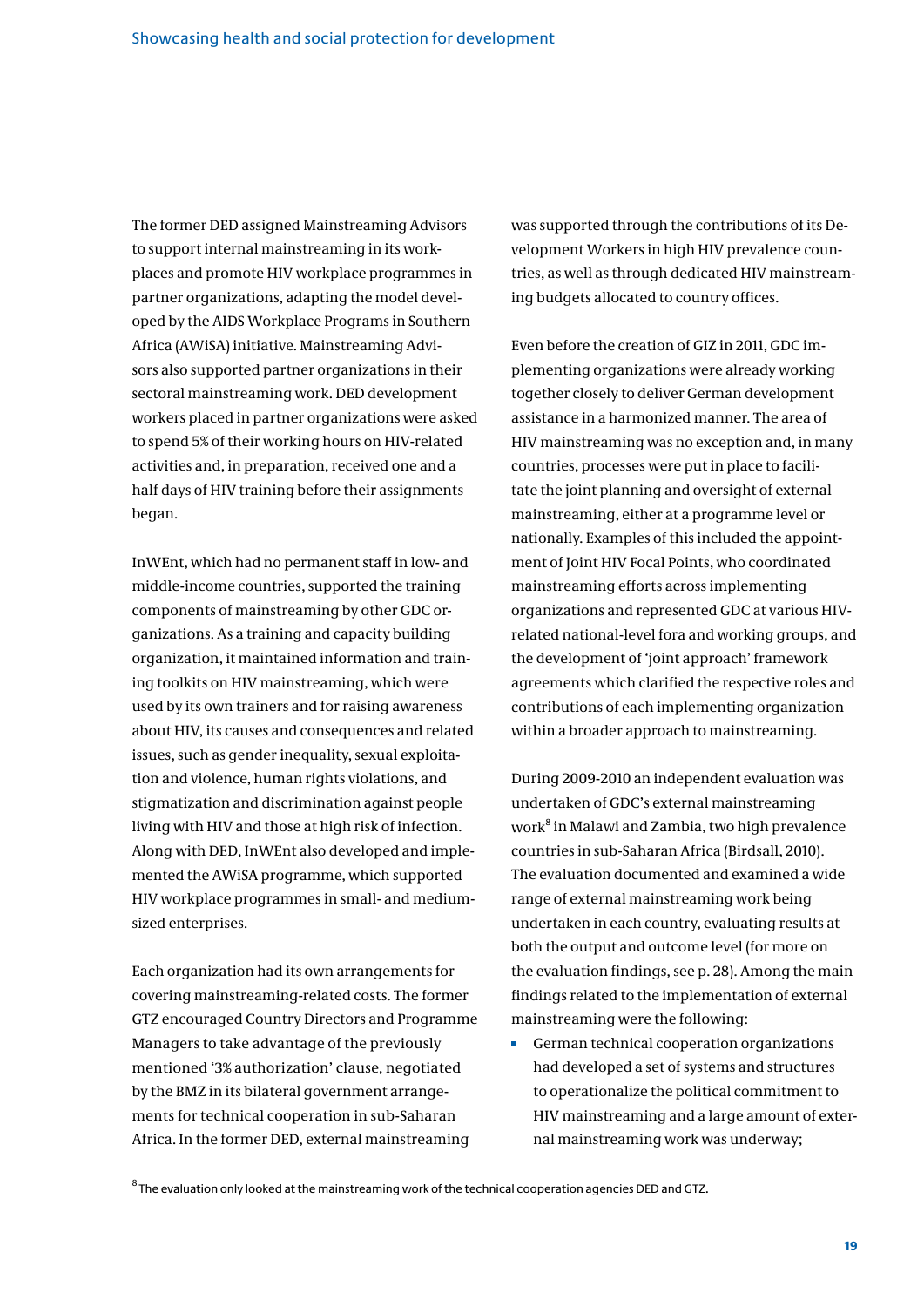- **External mainstreaming activities covered** a wide range of approaches falling along a continuum between adaptations of core development work and the addition of specific HIV outputs and components to projects and programmes across all sectors;
- Some of the approaches being supported under the auspices of HIV mainstreaming were difficult to distinguish from AIDS work: they involved stand-alone activities integrated into existing programmes and services and ideally required dedicated personnel and resources which went beyond that which could be provided within a mainstreaming framework;
- GDC managers, programme leaders and programme staff were generally committed to the HIV mainstreaming concept, but there was not a common understanding of what external mainstreaming 'is' and what it seeks to achieve. The boundary between mainstreaming and multisectoral responses to HIV was viewed differently by different people; and
- Practical responsibility for HIV mainstreaming rested largely on the shoulders of mainstreaming personnel. Parallel mainstreaming structures had evolved which linked to programmes, but were not embedded in programme teams and processes.

The evaluation process helped to crystallize an already emergent understanding that GDC's HIV mainstreaming to date had made great strides and achieved important results, but that it could also benefit from a process of clarification and consolidation. In 2010 staff from all four implementing organizations asked their head offices and the BMZ for clear guidance on the scope and limits of external mainstreaming, including its goals, the processes involved, and the division of roles and responsibilities between GDC programme teams and mainstreaming personnel.

### **External mainstreaming enters a new phase**

After assessing its initial experience with HIV mainstreaming, German Development Cooperation undertook a process of clarifying its mainstreaming strategy in relation to other types of contributions to the global response to HIV. In November 2010 the HIV/ AIDS Working Group of the BMZ Health Theme Group endorsed a new guidance note which sets forth the German approach to HIV mainstreaming (GDC, 2010).

The guidance note reaffirms GDC's understanding of internal and external mainstreaming as the two pillars of its mainstreaming strategy. However it introduces a new formulation in describing each of these as organizational development processes whose goal is to bring HIV into the mainstream of an organization's operations and ongoing work. In doing so, the guidance note underscores that HIV mainstreaming is not, first and foremost, about designing and running HIV-related activities, but rather about optimizing existing practices to reflect the risks and impacts posed by the HIV epidemic.

> **EXECUTE:** The Guidance Note "How German Development Cooperation mainstreams HIV" is available at:

[www.ms-hiv-gdc.org/wp-content/uploads/2011/02/](http://www.ms-hiv-gdc.org/wp-content/uploads/2011/02/GDC-MS-HIV-guidance-note_25Jan2011.pdf) [GDC-MS-HIV-guidance-note\\_25Jan2011.pdf](http://www.ms-hiv-gdc.org/wp-content/uploads/2011/02/GDC-MS-HIV-guidance-note_25Jan2011.pdf)

One of the most important shifts in GDC's thinking about HIV mainstreaming relates to the positioning of external mainstreaming within a broader portfolio of options for responding to HIV. A lesson learned through the external evaluation and subsequent reflection is that HIV mainstreaming cannot, on its own, provide the necessary support to partners' multisectoral HIV responses at sectoral or national level: doing this often requires additional HIV-related outputs or programme components,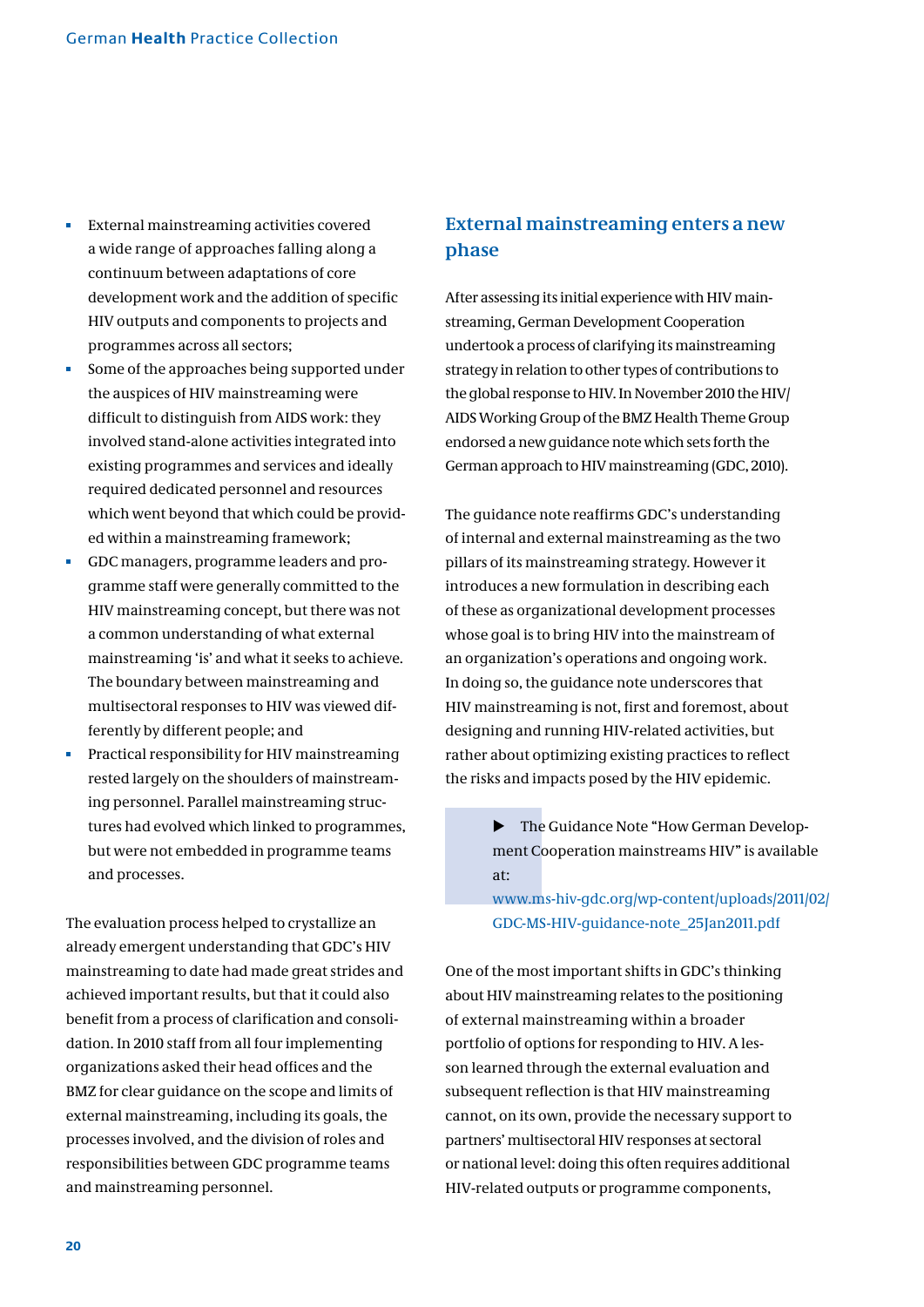and sometimes it may require setting up an entire HIV programme. Mainstreaming is best regarded as one strategy among many, including stand-alone programme components, sector-specific AIDS work and multisectoral HIV programmes. As an organizational development process, mainstreaming – and the structured reviews and analyses which it entails – provides a rigorous starting point for identifying the HIV-related needs and opportunities facing specific programme areas. In some cases, this will lead to decisions to include additional outputs (for example, HIV services provided to partner organizations) or programme components, which need to be included in formal offers to the BMZ, commissioned and budgeted accordingly.

The guidance note also clarifies the roles and responsibilities for implementing and monitoring and evaluating external mainstreaming. According to the current understanding, project and programme leaders are responsible for undertaking the three steps of the external mainstreaming process; the role of mainstreaming personnel is to advise programme managers, coordinators and their teams on each of these steps. Implementation of any adaptations which emerge from the mainstreaming review is the responsibility of programme teams, who must incorporate these changes into their core work.

#### **Understanding the link between HIV mainstreaming and other forms of GDC support for HIV**

Since the emergence of the HIV epidemic, German Development Cooperation has pursued a multi-faceted response to HIV. For example, in partner countries where health is an agreed priority area for German support and where the prevalence of HIV is high, GDC-supported health programmes have components specifically designed to promote and support sexual and reproductive health and respond to HIV. This is the case in countries such as Cameroon, South Africa and Tanzania.

Some GDC-supported programmes in the areas of government decentralization, rural development, vocational training and basic education often also have components specifically designed, budgeted and staffed to contribute to the HIV responses underway at sector level. And in select countries, such as Madagascar, Mozambique, Namibia and South Africa, GDC has supported comprehensive stand-alone programmes aimed at achieving multisectoral responses to HIV.

With its expertise in responding to HIV in different sectors, and with its multilevel approach to development cooperation, German Development Cooperation is in a strong position to provide different forms of support to partner country responses to HIV. HIV mainstreaming is one of several approaches being utilized: where sufficient support is provided. HIV mainstreaming can add value to work in any sector of development in a country with a generalized epidemic. However, it cannot and should not replace fully funded and staffed programmes, or programme components, which provide financial and technical support to sectors' or countries' multisectoral responses to HIV.

As HIV mainstreaming enters its second decade in GDC implementing organizations, the challenge is to strengthen the effectiveness of the approach by undertaking high quality systematic reviews and programme adaptations, and to ensure the greatest possible synergies between mainstreaming and other GDC contributions to the fight against HIV.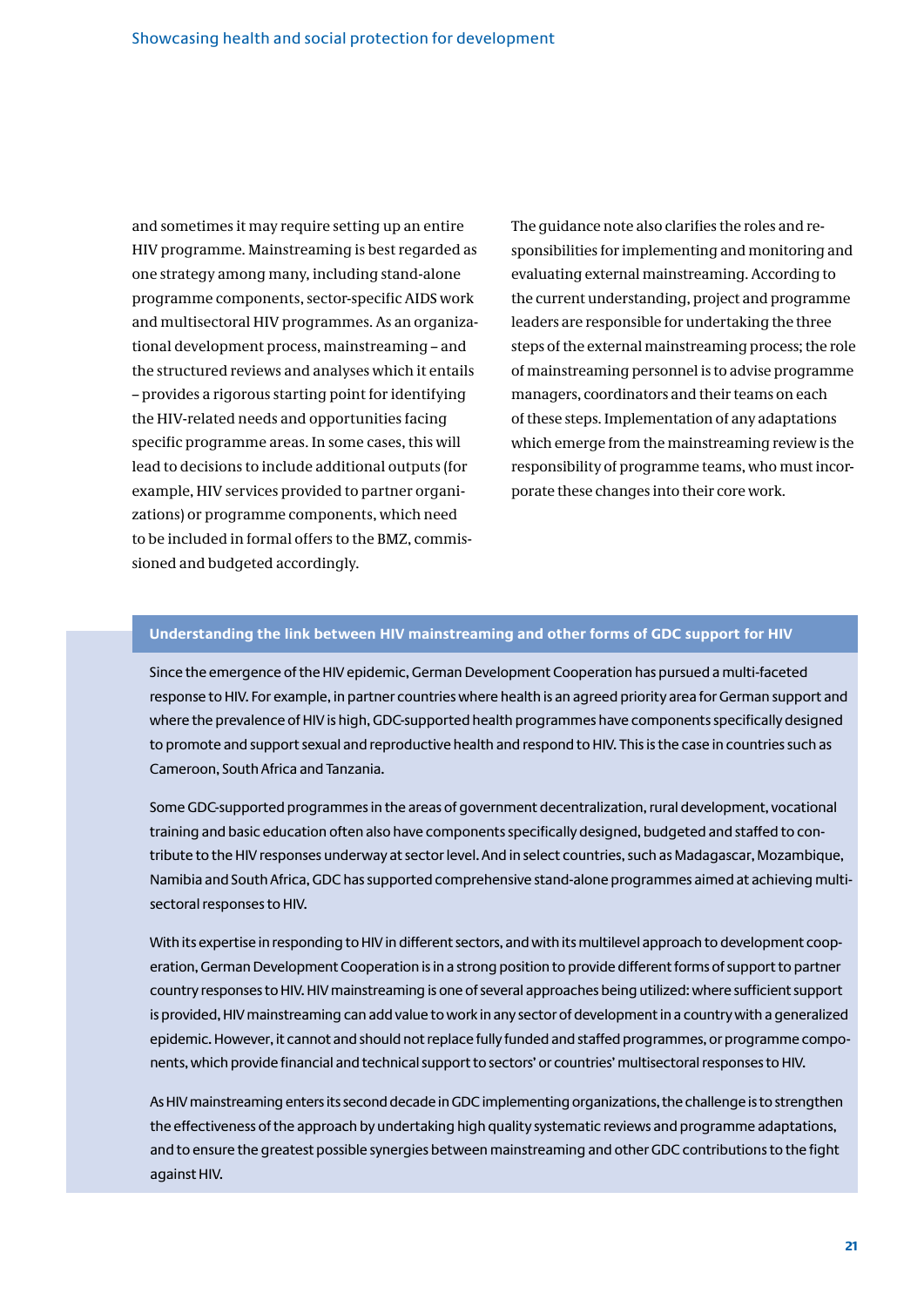## **Making it happen on the ground: GDC's external mainstreaming experience**

HIV mainstreaming was established as German policy following years of growing concern from country managers, project and programme managers working at the frontlines of the HIV epidemic. Particularly in the early years, 'HIV champions' within GDC implementing organizations were important engines of the mainstreaming approach. However, at both country level and headquarters, a number of people remained sceptical about mainstreaming for some time. The early years of the 'mainstreaming era' were characterized by a mix of enthusiasm and scepticism among directors, managers and programme personnel working outside the health sector.

The idea that a response to HIV should be mainstreamed into a programme or project not designed to address health issues is by no means obvious. Promoting the idea has required years of systematic effort to explain what HIV mainstreaming means and to demonstrate that it works and does not place unreasonable demands on budgets or personnel. An accumulation of evidence, gathered through case studies and monitoring and evaluation, has been critical. This has helped 'sell' mainstreaming within GDC and among Germany's partners in development and, also, helped identify which mainstreaming measures work best in different sectors of development.

> *The HIV mainstreaming concept now enjoys wide support; in practice, however, mainstreaming remains a work in progress.*

As HIV mainstreaming enters its second decade in GDC implementing organizations, the concept now enjoys widespread support. In practice, however, mainstreaming remains a work in progress. GDC organizations are now working to optimize their approach to mainstreaming by building skills

and experience in conducting programme reviews through an HIV lens, by balancing the advisory role of GDC mainstreaming personnel and the implementation role of programme teams, and by expanding the evidence base about mainstreaming approaches through systematic monitoring and evaluation.

This section highlights examples of sector-specific responses to HIV which have resulted from programme-level mainstreaming processes and describes an innovative GDC workplace programme which has emerged out of an internal mainstreaming process in one partner country. More examples, as well as resource materials for HIV mainstreaming in various sectors of development cooperation, can be found on German Development Cooperation's HIV Mainstreaming portal at www.ms-hiv-gdc.org/giz-sector-priority-areas/

### **Mainstreaming HIV into the water sector in Zambia**

Nothing is more essential to health than having access to reliable supplies of clean water, especially for people living with HIV. Globally more than 850 million people do not have access to safe water, and 2.6 billion do not have adequate access to sanitation services (UNDPI, 2010). For these reasons, Germany's bilateral arrangements with partner countries in sub-Saharan often call for programmes aimed at the sustainable development of water and sanitation services.

In Zambia, Germany's cooperation in the water sector aims to improve access to safe and reliable water and basic sanitation services, especially for the poor in urban areas. One of the key areas of cooperation is the capacity development of Commercial Water Utilities (CUs), which are responsible for the provision of water services, supporting them to become economically sustainable.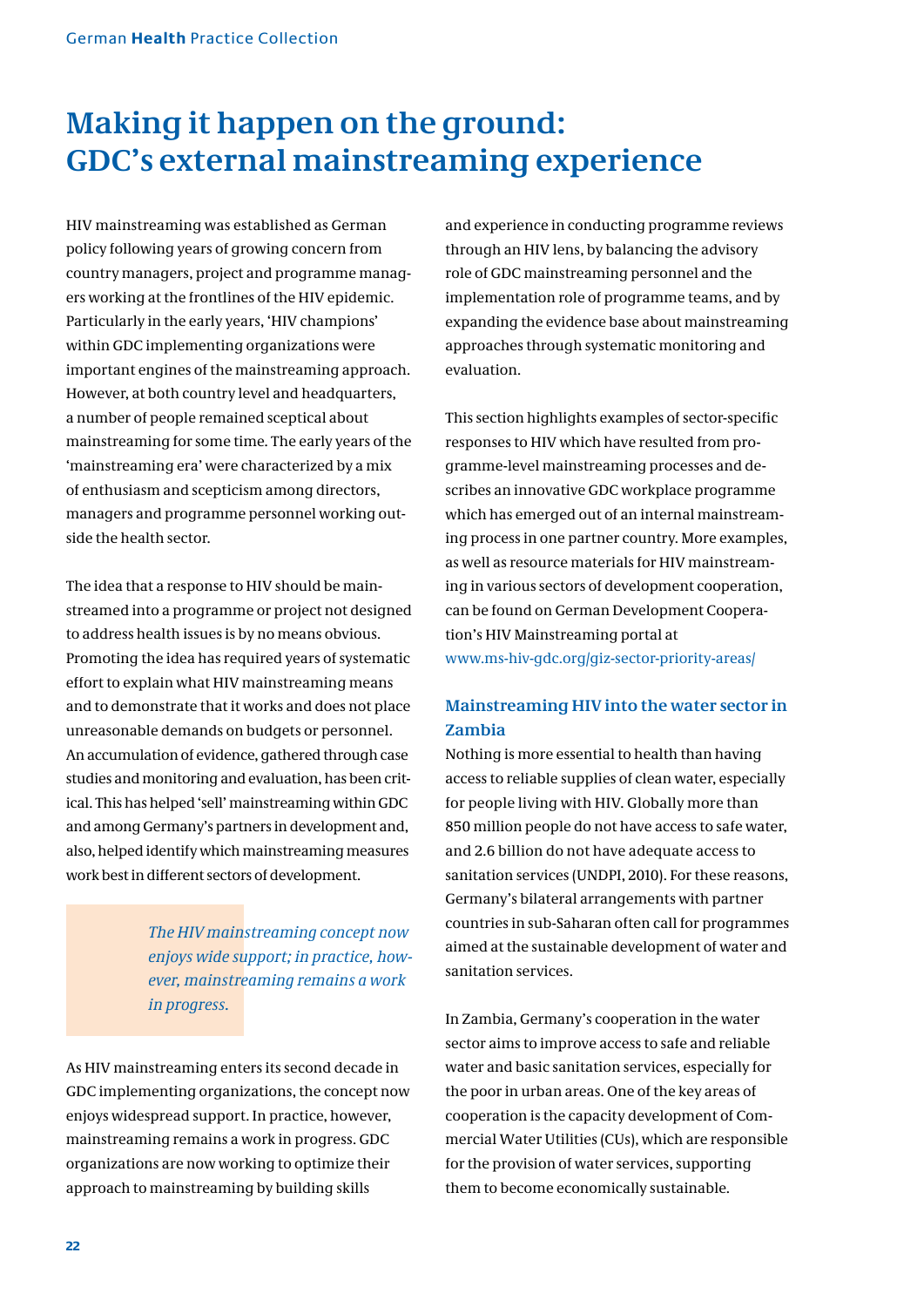The HIV epidemic poses a threat to the viability of Commercial Utilities. The companies are staffed by employees with specialist training (e.g. technical and engineering backgrounds), whose skills and expertise are difficult to replace in the case of illness, death or early retirement. Because many CU staff spend time working away from home on water project sites, there are particular risks of HIV transmission inherent in the nature of the work. Water company employees are vulnerable to HIV infection, and are also in a position to spread HIV to others if they engage in risky sexual behaviour.



Women and girls visit water kiosks every day in Zambia's urban neighbourhoods. With support from GDC, commercial water companies use the kiosks as opportunities to disseminate HIV-related information and supplies.

In addition to potentially affecting the workforces of commercial water companies, HIV may also affect the ability of water and sanitation service users to access and pay for services. For commercial water utilities to function as viable institutions within the water sector framework in Zambia, they require a client base that is able to pay for services and to play a role at community level in supporting and maintaining water and sanitation system investments.

In Zambia GDC's implementing organizations – KfW and the former DED, GTZ and InWEnt (now GIZ) – have collaborated over a period of years to mainstream HIV into their work with the National Water Supply and Sanitation Council (NWASCO), which regulates the water sector, and with Commercial Utilities. They have:

- supported the implementation of HIV workplace programmes in three Commercial Utilities, the National Water Supply and Sanitation Council, and the Devolution Trust Fund (DTF), which is the arm of NWASCO that supports the extension of water and sanitation services to the urban poor;
- è provided technical and financial support to these same organizations to mainstream HIV into their own core work, for example, by using water kiosks run by CUs to disseminate HIV information and distribute condoms in the community; by conveying information about HIV and other diseases via drama performances held at water kiosks; and by providing health education on malaria, sexually transmitted diseases and HIV to crews drilling new wells in rural areas; and
- Ì. worked with the Devolution Trust Fund to mainstream HIV into the standard operating procedures it follows when opening up a new water project. This includes incorporating questions about HIV into the baseline survey which is administered to households in all new water sites; adapting the DTF water project toolkit to include an expanded module on HIV; integrating sessions on HIV into the community sensitization process for the water project; training a group of community focal persons to deliver information about HIV, health and hygiene as part of these sessions; training new water kiosk vendors about HIV; and establishing an HIV committee, composed of community members, to work alongside the project task force led by the CU.

The external evaluation of HIV mainstreaming in German-supported technical cooperation in Zam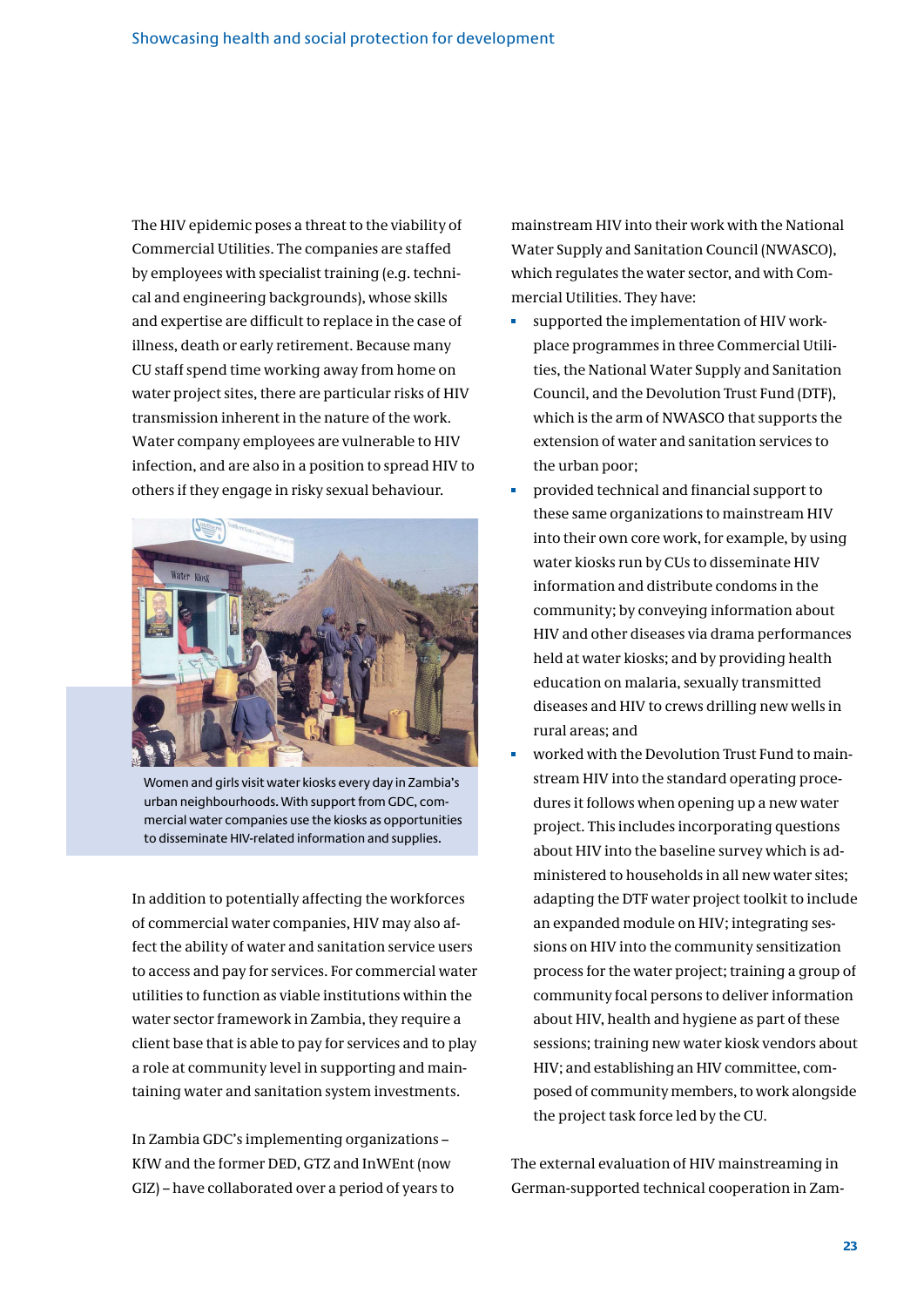bia identified clear results from these mainstreaming investments in the water sector programme. For example, employees at one of the Commercial Utilities with an active HIV workplace programme – the Southern Water and Sewerage Company – were twice as likely to have tested for HIV and to know their HIV status as the population at large. They demonstrated high levels of correct knowledge about HIV and knew where they could access key HIV-related services. Absenteeism at the company had declined since the establishment of the workplace programme – a result attributed by management and human resource personnel to the programme – and both management and employees believed that the programme had helped to reduce stigma and discrimination in the company.

An evaluation of the results generated by mainstreaming HIV into the Devolution Trust Fund's procedures for new water sites found that residents of an informal settlement where the approach was piloted had increased awareness about HIV and knowledge of where to access HIV-related services and sought HIV-related services (i.e. voluntary testing and counselling, prevention of mother-tochild-transmission, and antiretroviral therapy) at the local clinic in greater numbers. A number of residents openly disclosed their HIV-positive status, an indication that stigma and discrimination in the community were on the decline.

### **Support for partner organizations' workplace programmes: AIDS Workplace Programmes in Southern Africa (AWiSA)**

AIDS Workplace Programmes in Southern Africa (AwiSA) was established in 2003 as a joint initiative of the former DED and InWEnt and is currently implemented, in cooperation with national partner organizations, in Malawi, Mozambique, South Africa and Zambia. The programme aims to support private companies to address HIV in a strategic way

through the implementation of comprehensive, customized HIV prevention and health promotion programmes in the workplace. AwiSA's workplace programme model is clearly structured and straightforward to enact: there are five core pillars to a workplace programme – coordination, information and education, health management, policy development and monitoring – and specific guidance and tools are provided on how to operationalize each of these elements in practice.

While AWiSA has traditionally focused on smalland medium-sized enterprises, its workplace programme model has been extended to other types of organizations which have limited capacity to establish and manage workplace programmes on their own. In a number of countries, the AWiSA programme has been an important resource for GDC implementing organizations, which have worked with AWiSA advisors to provide support to partner organizations' HIV workplace programmes where these services have formed part of the approach to external mainstreaming.



AWiSA's approach to working with small- and medium-sized enterprises - including training of peer educators - has been adapted by GDC implementing organizations and used to support partner organizations' HIV workplace programmes.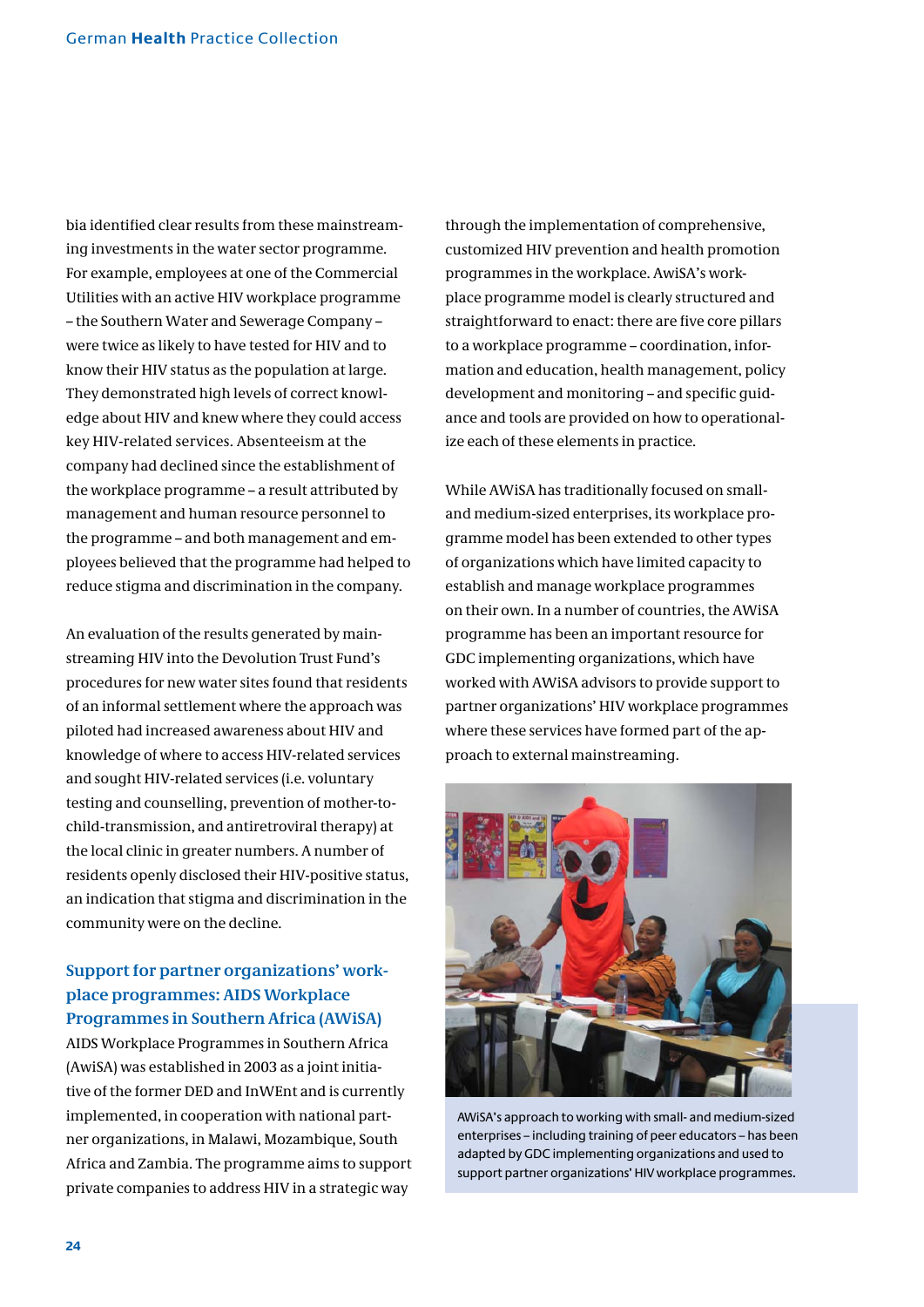Focal point persons from GDC partner organizations in the public and non-governmental sectors – including educational institutions, local government authorities, commercial water utilities, civil society organizations and health care facilities – have participated in AWiSA training events, round table discussions and refresher courses which have allowed them to establish or strengthen existing HIV workplace programmes in their own organizations. Following the trainings, GDC organizations provide additional support to partners' workplace programmes to varying degrees across sectors: for example, through follow-up visits, technical support in the development of workplans and workplace policies, the provision of condoms and information materials, lists of resource persons and service providers and, in selected cases, financial resources to implement workplace activities.

In 2011, the AWiSA Network was launched as a knowledge hub and community of practice for groups and individuals interested in HIV and the world of work in sub-Saharan Africa. The network, which runs in parallel to the AWiSA programme and is implemented by GIZ in partnership with SAfAIDS, provides a platform for sharing information, experiences and tools among organizations with HIV workplace programmes. The AWiSA Network website (www.awisa-network.net) helps to facilitate partnerships between organizations and individuals interested in minimizing the impact of HIV in the workplace.

### **Mainstreaming in GDC workplaces: the expanded workplace programme in Ghana**

Good health is only one component of a person's overall wellbeing: financial security, a clean and safe environment, and a positive atmosphere at the workplace are also important elements. German

Development Cooperation in Ghana has embarked upon an innovative approach to supporting the overall wellbeing of its 160 employees plus their families, recently broadening its long-standing HIV Workplace Programme into a Comprehensive Health and Social Protection Programme as a forerunner to the ultimate goal of an Employee Wellbeing Programme which will encompass social protection, health and safety, and environmental management.

HIV mainstreaming began in Ghana in 2003. By 2008, the German Development Cooperation implementing organizations in the country were closely coordinating their HIV mainstreaming work with the help of a Joint Focal Point, focal persons in each programme, and regular meetings to align their efforts. A workplace policy covering HIV and TB formed the basis for the workplace programme and a Memorandum of Understanding was developed between the former GTZ, DED and KfW which allowed the participation of the former DED and KfW employees in GTZ-run workplace activities. Staff from across GDC would participate together in joint activities including commemorations of World AIDS Day, each December, featuring drama performances, the distribution of information about HIV prevention, care and treatment, and opportunities to undergo HIV testing.

As in many countries, the GDC team in Ghana began to recognize that the standard HIV workplace programme model had certain built-in limitations: employee attendance at HIV-related talks was stagnant, and the uptake of testing and other services was not increasing. Paying exclusive attention to HIV seemed to generate diminishing returns. Employees felt they had enough information about HIV and there was little incentive to attend workplace programme events since nothing new was being offered.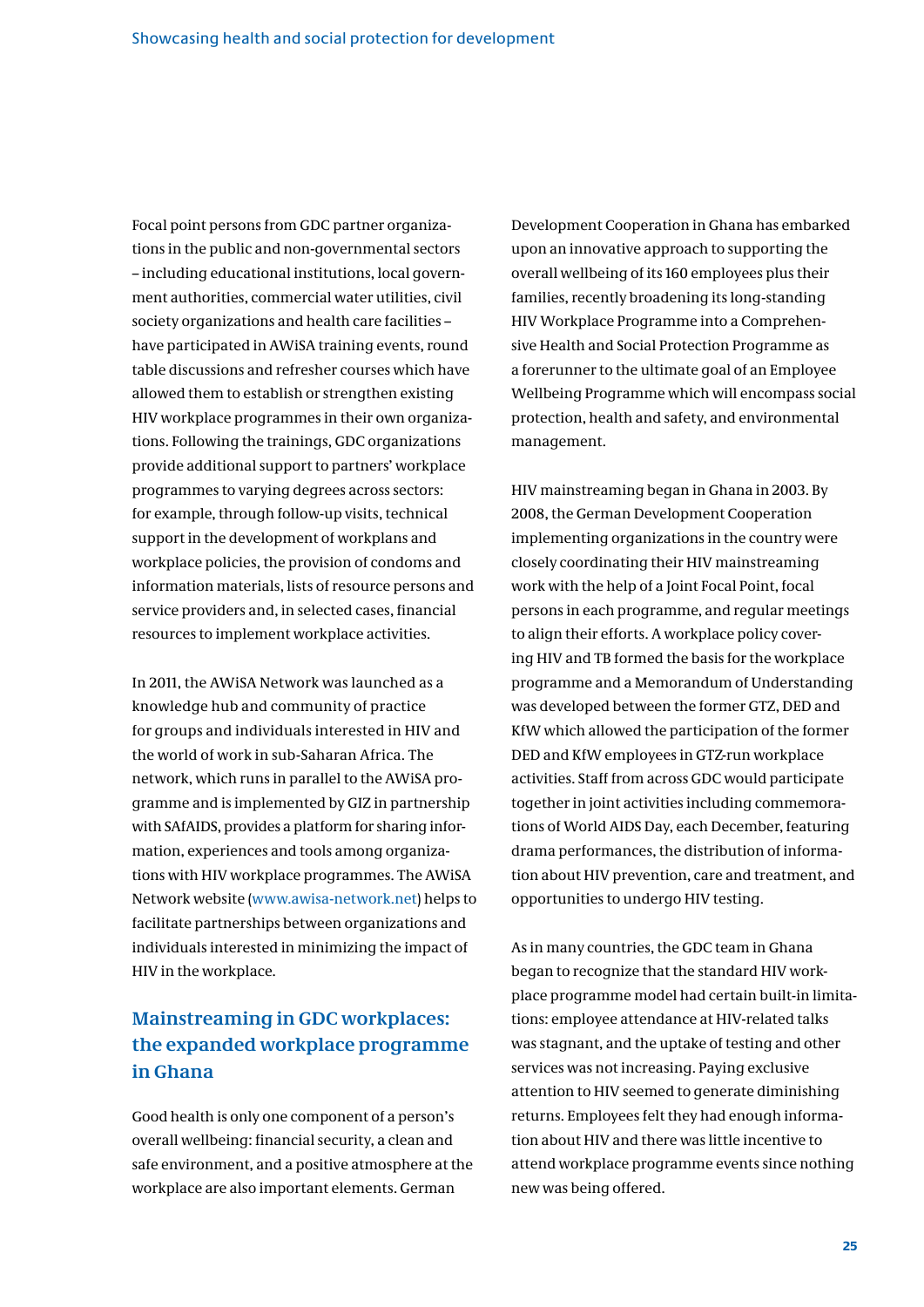The response of the team in Ghana was to re-think the HIV workplace programme and to broaden its scope to go beyond an exclusive focus on HIV. As part of the new Employee Wellbeing Programme, a Preventive Health Package was made available to all staff and their family members in May 2010. The Preventive Health Package includes a set of comprehensive health screenings which can be accessed on a voluntary and confidential basis through designated health providers near each of the GDC offices in the country. The package includes periodic screenings for HIV, TB, meningitis, hypertension, Hepatitis B, and certain common cancers. Blood screenings (e.g., for glucose levels and liver and kidney function) and a general health check (e.g., eyes, ears, heart, lungs) are also included in the package.



Through GDC's expanded workplace programme in likely employees are to participate. Ghana, employees and their family members are entitled to regular health screenings – including, but not limited to HIV testing – on a voluntary and confidential basis.

By the end of the first year of the new scheme, 50% of GDC employees had accessed the Preventive Health Package – a significantly higher level of uptake than in the former HIV workplace programme. In some GDC programmes, the participation rate

was over 85%. Mainstreaming personnel attribute this in part to the commitment of focal persons at programme level who are actively promoting the programme and answering employees' questions about how the scheme works.

> *The workplace is a good setting for addressing a range of chronic and preventable diseases – including, but not limited to HIV.*

Activities undertaken under the social protection component include joint GDC information sessions on retirement preparedness, which cover both financial preparation for retirement and healthy aging issues.

Beginning in September 2011, GDC mainstreaming personnel undertook a detailed study of employee knowledge, attitudes and practices on a range of issues related to health and wellbeing. The results of this study will act as a baseline for tracking the results of the expanded workplace programme, as well as for a cost benefit analysis of the programme. Already, however, the expanded workplace programme has demonstrated that the workplace is a good setting for addressing a range of chronic and preventable diseases – including, but not limited to HIV – as well as social protection issues, and that the broader the focus of the programme, the more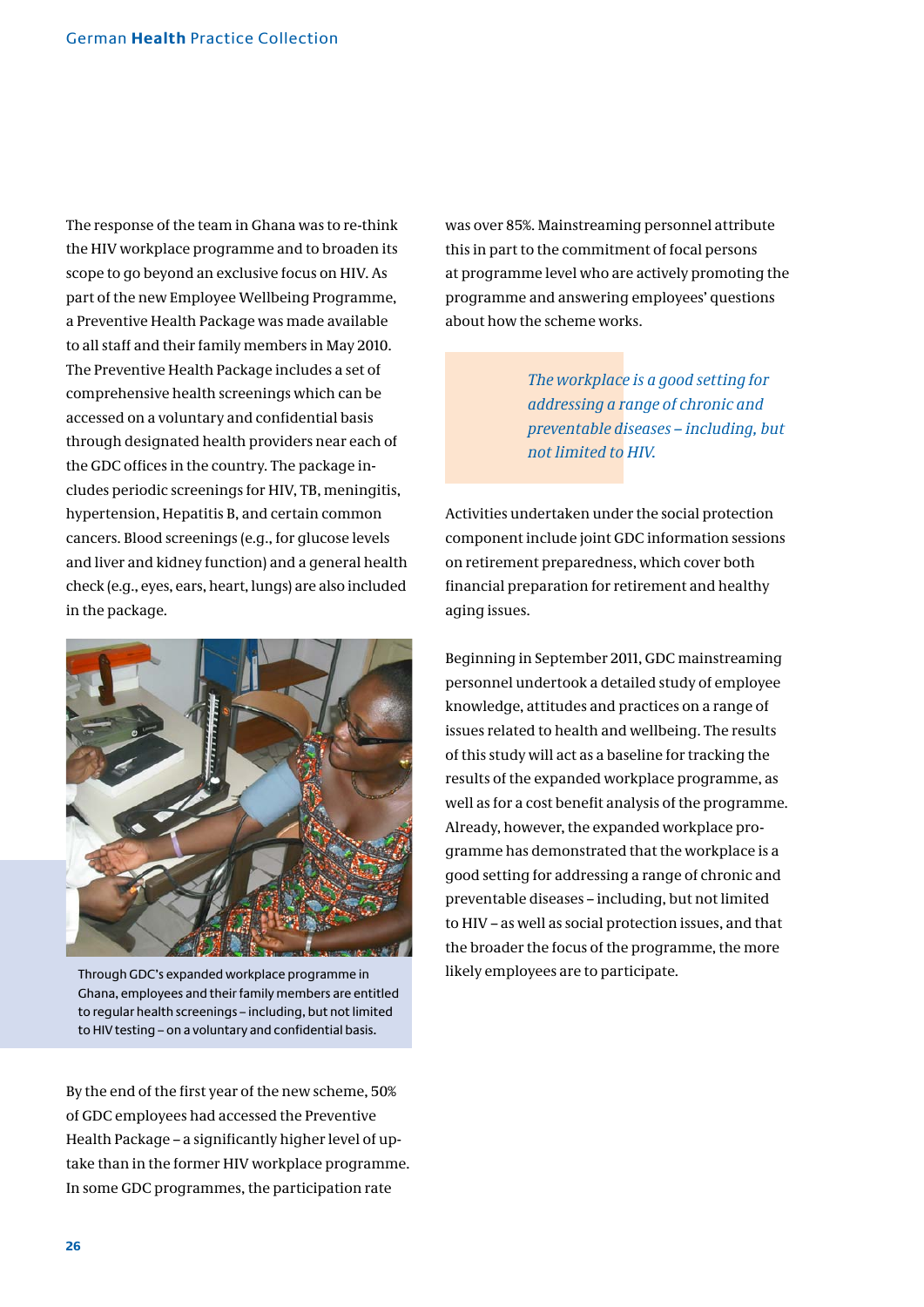### **Monitoring, evaluating and sharing**

For all of GDC's implementing organizations, HIV mainstreaming has been a gradual, learn-as-you go process. Over the past decade, they have been steadily improving their monitoring and evaluation and reporting procedures, moving from an early focus on process and output monitoring to a greater emphasis on identifying outcomes and results.

This section describes the approaches taken to the monitoring and evaluation of HIV mainstreaming, the results which have been identified, and the methods which have been used to share learnings about HIV mainstreaming both within GDC and with external partners.

### **Tracking the consolidation of an approach**

In the years following the introduction of HIV mainstreaming as German Development Cooperation policy, individual organizations' monitoring and evaluation efforts focused heavily on documenting the ways in which HIV mainstreaming was being integrated into internal systems and processes, as well as into programmes. Each implementing organization established its own M&E system which allowed it to monitor progress in consolidating HIV mainstreaming in practice.

The former GTZ, for example, began asking all of its Country Directors and HIV Focal Points in sub-Saharan Africa to file Annual Mainstreaming Inventories reporting on the costs and results of mainstreaming HIV into GTZ-supported projects and programmes. Analyses of the aggregated results of these inventories allowed GTZ to track the extent to which HIV was reflected in the management tools of country offices (in terms of staff appraisals, team goals and quality assurance systems) and in project and programme proposals. In later years, the inventories were also used to assess the extent of cooperation between GDC's technical and financial cooperation agencies in the area of HIV mainstreaming.

Methods such as the annual inventories also revealed the types of mainstreaming responses which were most commonly supported at country level. For the former GTZ, these included advocacy, awareness raising and prevention for partners and target groups; promotion and support of partners' HIV workplace programmes; adjustments to meet the needs of HIV-affected households (e.g., for secure supplies of nutritious food); and support for mainstreaming HIV into routine planning and decisionmaking cycles of various levels and divisions of government.

### **Early Milestones in HIV Mainstreaming**

- a. By 2007, 75% of all Germany's bilateral agreements with sub-Saharan Africa addressed HIV and called for a multisectoral response to it.
- By 2007, 40% of all GTZ-supported programme and project proposals included HIV-related interventions at the level of objectives, indicators or description of outputs.
- Another 50% of programmes and projects (which did not cover HIV in their proposals) had undertaken to  $\mathbf{u}$  . mainstream HIV in their own work and to support partner mainstreaming.
- $\bar{\mathbf{u}}$ By 2007, GDC organizations providing technical and financial assistance were collaborating in 71% of all countries where they were present together.

Source: Annual Inventories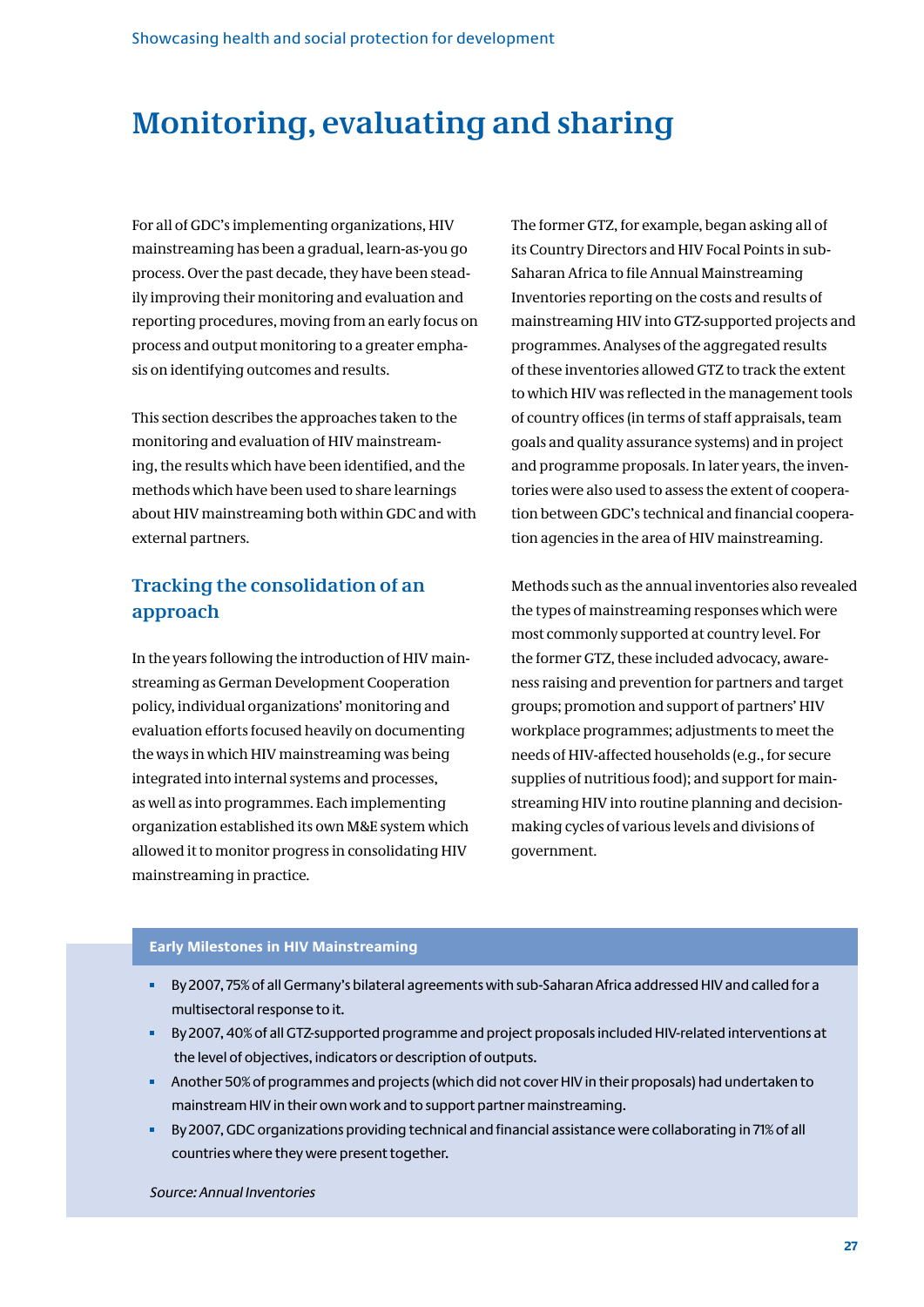GDC organizations also undertook periodic evaluations of their HIV mainstreaming work to explore successes and challenges at the level of implementation. In 2006-2007, the former DED commissioned a consultant to evaluate its mainstreaming policies and practices in 12 countries in sub-Saharan Africa (DED, 2007). Through a survey of Country Directors, Programme Coordinators, AIDS Advisors, and Development Workers and field visits to Kenya and Uganda, the review found unanimous support for HIV mainstreaming among DED personnel and partner organizations and a consensus that the structures and processes being used for mainstreaming were appropriate and sufficient. The evaluation did reveal, however, that the financial resources available for mainstreaming were too modest and that Development Workers did not have enough professional support, with the result that mainstreaming efforts were not reaching their full potential. This evaluation generated a number of recommendations, including the need for separate budgets for HIV mainstreaming in each country, the development of country-specific action plans for mainstreaming, and greater professional support for non-HIV specialists.

### **Identifying results**

By 2008, when the BMZ Theme Group began its review of GDC's approach to HIV mainstreaming, one of the main questions which needed to be answered was whether mainstreaming was yielding results at the level of outcomes. While existing M&E systems had provided a lot of information about the 'what' and 'how' of mainstreaming, there was little evidence to answer the 'so what?' question.

In order to tackle this question, a consultant was commissioned to lead an independent evaluation of the external mainstreaming work being undertaken in two high HIV prevalence countries in sub-Saharan Africa, Malawi and Zambia (Birdsall, 2010). The evaluation was structured at three levels: mapping the types of mainstreaming interventions being supported in the main priority areas in each country (output level), assessing the views of GDC partner organizations on the relevance and usefulness of this support (use of output level), and investigating the results generated by a sample of mainstreaming interventions in each country (outcome level).

In addition to the findings pertaining to the implementation of HIV mainstreaming, which were discussed earlier, the evaluation reached the following conclusions about the potential of HIV mainstreaming as a strategy for ensuring that development programmes are able to achieve their stated objectives, even against the backdrop of a severe HIV epidemic:

- m. When implemented under the right circumstances, HIV mainstreaming at programme level can generate results in line with its stated objective. Mainstreaming approaches supported by GDC have demonstrated results in areas such as reduced absenteeism in partner organizations, individual behaviour change to minimize the risk of HIV infection, a lessening of HIV-related stigma and discrimination in workplaces and at community level, and improved institutional responses to HIV within organizations;
- a. HIV mainstreaming approaches which support interventions in partner organizations are most effective when they are planned with and owned by the partners. In other words, a strong commitment from partner organizations is a pre-requisite for success;
- Multi-level approaches to mainstreaming which combine political support for mainstreaming at the national or sectoral level (e.g. ministries or oversight bodies) with a practical commitment to mainstreaming at a decentralized level (e.g. partner organizations) are particularly promising; and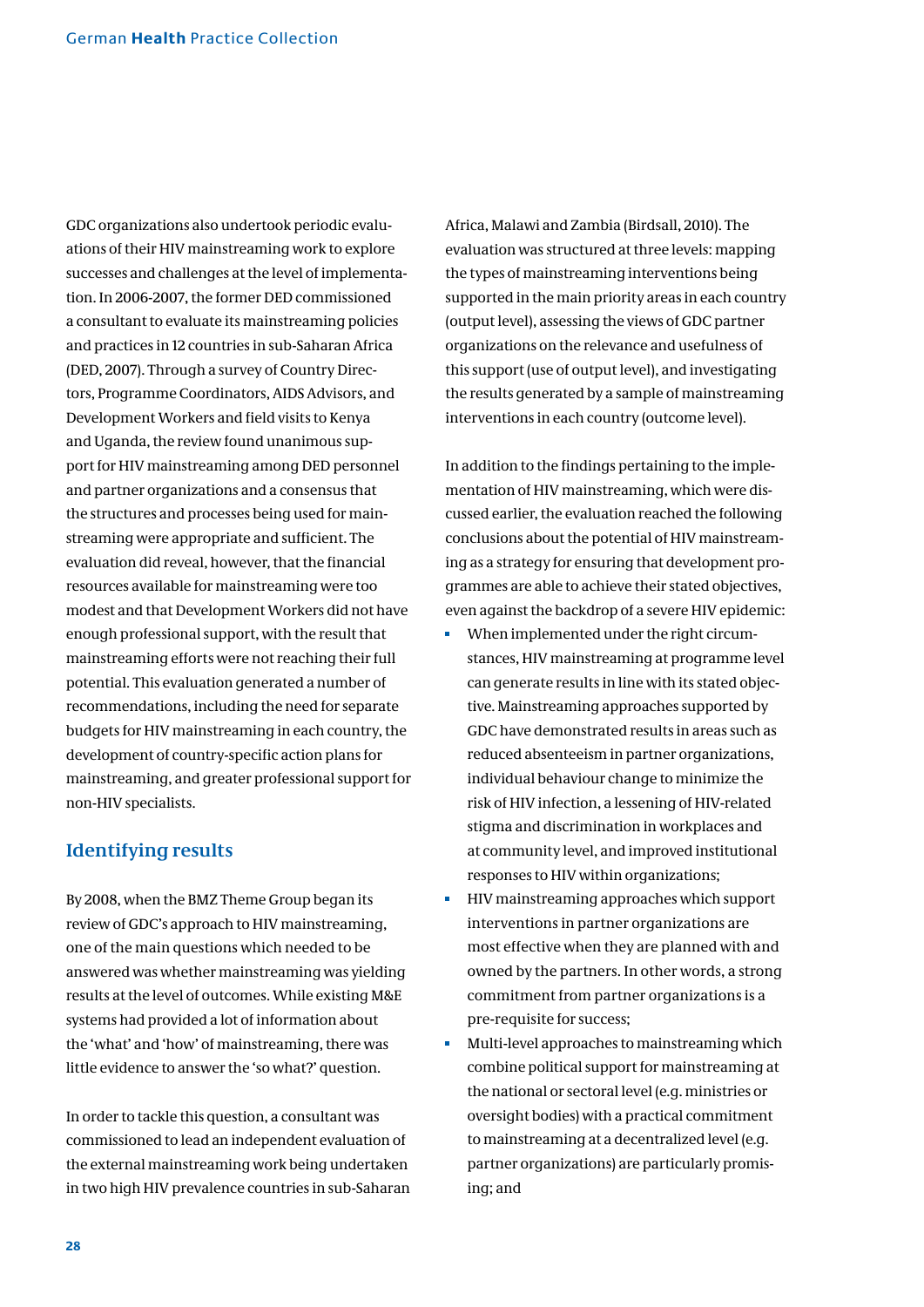Mainstreaming approaches implemented on a continuous basis over a long period of time (i.e. several years) are more likely to yield the desired results than short-term or one-off interventions.

### **A revised approach to monitoring and evaluation**

The external evaluation described above demonstrated the need for GDC implementing organizations to develop a more rigorous approach to monitoring and evaluating their mainstreaming approaches. The new guidance note on HIV mainstreaming in German Development Cooperation, issued in late 2010, took up this challenge and set forth a framework for monitoring and evaluating external mainstreaming.

The new approach designates four process indicators which should be monitored in all sub-Saharan African countries with generalized epidemics. These are:

- All German-supported projects and programmes have been reviewed in relation to the three mainstreaming questions, described earlier in this report;
- HIV-related risks to projects or programmes which have been identified in the review have been operationalized and explained in a plausible way on the basis of existing studies or other available data;
- Where HIV risks to projects or programmes have been identified, their core work and – if applicable, their results chains – have been adapted accordingly; and
- Where projects' or programmes' core work and if applicable, their results chains – have been modified to address HIV-related risks, monitoring and evaluation systems have been adapted accordingly.

In addition, in high HIV prevalence countries, an external consultant should be appointed to conduct a cross-cutting evaluation at least every four years to monitor results at the level of outcomes. This evaluation should consider whether all German-supported projects or programmes for which HIV-related risks were identified are mitigating against these.

In GIZ, country directors are responsible for ensuring that this cross-cutting evaluation takes place at least every four years, as well as for the completion of annual mainstreaming inventories, prepared by mainstreaming personnel on the basis of information provided by programme teams. In KfW, the competence center health conducts periodic reviews of HIV mainstreaming through desk reviews and project manager surveys. This is done every two years for countries with generalized epidemics (considering the four process indicators) and every four years for high HIV prevalence countries (crosscutting evaluation).

### **Sharing experiences and lessons**

Over the years German Development Cooperation has used a range of approaches to document and share its mainstreaming approaches more widely. These have included:

- è The publication of sector-specific guidance notes for each of the BMZ's priority areas (www.ms-hiv-gdc.org/giz-sector-priority-areas). These fact sheets describe the ways in which the HIV epidemic can impact upon development goals in a given sector and provide examples of mainstreaming adaptations which have been taken up by German Development Cooperation organizations;
- Four editions of the German HIV Practice Collection, now the German Health Practice Collection (www.german-practice-collection.org/en/ successful-programmes/hiv). Three of these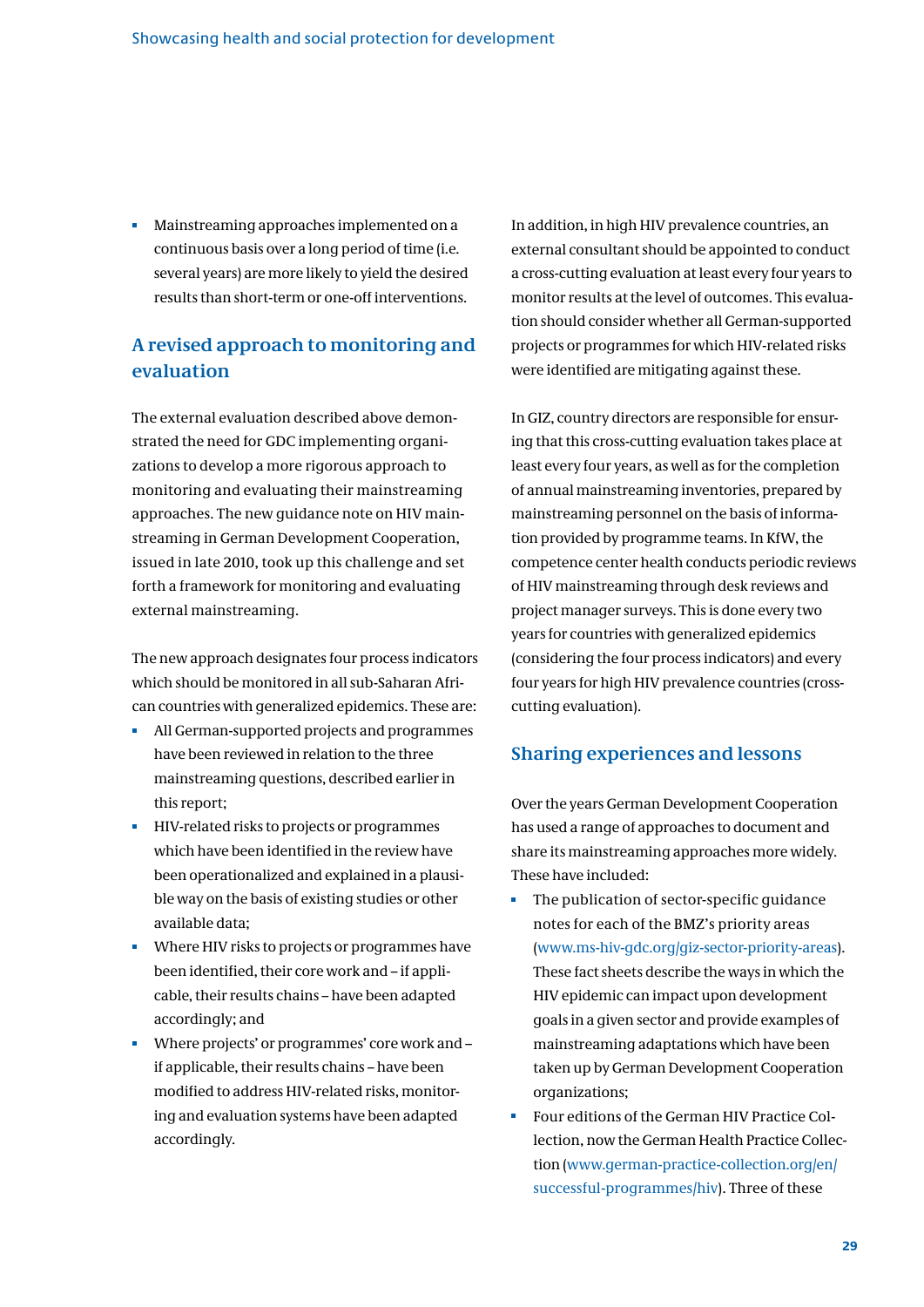publications profiled specific HIV mainstreaming approaches, including in the vocational training sector in Botswana (GTZ, 2005), in decentralization and rural development work in Lesotho, Tanzania and South Africa's Mpumalanga Province (GTZ, 2006a), and in primary education in Francophone Africa (GTZ, 2006b). The fourth publication is this document, which describes the history and experience of mainstreaming in GDC;

- Ĥ, An internet platform – Mainstreaming HIV in German Development Cooperation (www. ms-hiv-gdc.org) – which is accessible to GDC staff, partner organizations and other interested parties for sharing information about the mainstreaming done in German technical and financial cooperation. The platform has sections devoted to different sectors (e.g., water management) and to each of GDC's partner countries in sub-Saharan Africa; and
- Annual HIV mainstreaming network meetings n, in sub-Saharan Africa which bring together mainstreaming personnel from German technical and financial cooperation agencies. Held since 2005, these meetings became GDC-wide events in 2008, allowing the development of a joint German approach to mainstreaming and facilitating practical cooperation between the different implementing agencies at country level. In 2010 network members from lower HIV prevalence countries (less than 4% national prevalence) formed their own HIV working group, responding to the distinctive evolution of the HIV epidemic in West Africa (where prevalence rates have remained lower than in Eastern and Southern Africa).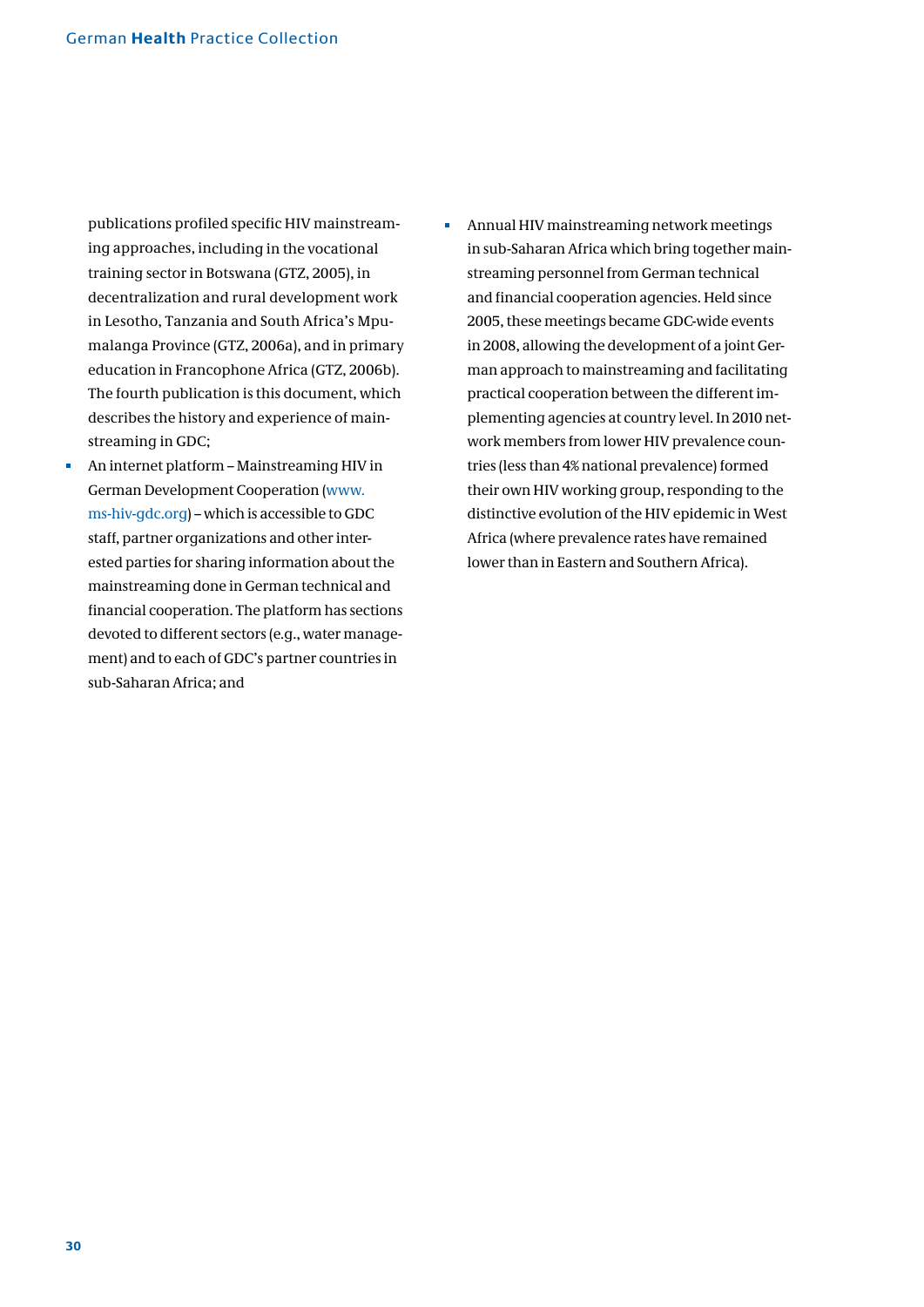### **Lessons learnt from GDC's experience**

### **Get your own house in order**

Any organization engaged in development cooperation should aspire to become a model of good practice in its own workplaces, providing the full range of HIV-related services to its employees and their families and a supportive environment where gender equality, non-discrimination, nonstigmatization and assured confidentiality are the rule. In the course of working out how to become such a model in any particular country or locality, an organization gains the knowledge, experience and insights it needs to advise other organizations on their own internal or external responses to HIV. It also earns the moral authority to become a strong advocate for HIV-related action by other organizations. Without having to say so, it conveys the clear message, 'We practice what we teach.'

### **Aim for three basic objectives**

Organizations that normally work outside the health sector are best able to respond to the HIV epidemic by doing what they can within their sectoral mandate to:

- Safeguard the achievements of their core development work by adapting their existing programmes in response to HIV-related risks;
- Ensure that nothing they are doing is inadvertently contributing to the spread of HIV and its impacts (e.g., failing to offer HIV prevention services to workers who spend time away from home); and
- Finding ways, in the course of their regular work, to contribute to the HIV response already underway in the given sector, taking care to agree these contributions with partner organizations to ensure alignment.

### **Be realistic about what mainstreaming can and cannot do**

*The boundary between external mainstreaming and 'AIDS work' is an elastic one: care should be taken not to overstretch the mainstreaming concept.* 

Mainstreaming is one of several tools which can be used to address the effects of the HIV epidemic, and it is important to think strategically about how and when to use HIV mainstreaming as opposed to other complementary approaches, such as sector-specific AIDS work or support for multisectoral HIV programmes. It took years of trialand-error and reflection for German Development Cooperation to reach its current understanding of HIV mainstreaming as an organizational development process which seeks to bring a concern for HIV into the core of an organization. Sometimes, as a result of this process, HIV mainstreaming ends up acting as a gateway for the addition of new project or programme outputs or components to existing development work. Once these changes or modifications have become embedded in programmes, however, the mainstreaming process is complete and responsibility for taking forward the adapted work lies with project and programme teams. GDC has learned from experience that the boundary between external mainstreaming and 'AIDS work' is an elastic one and that care needs to be taken not to overstretch the mainstreaming concept to take on activities better suited to other programmatic tools.

### **Adopt a shared approach**

In the early years of GDC mainstreaming, it was not fully apparent to employees in the individual implementing organizations that the mainstreaming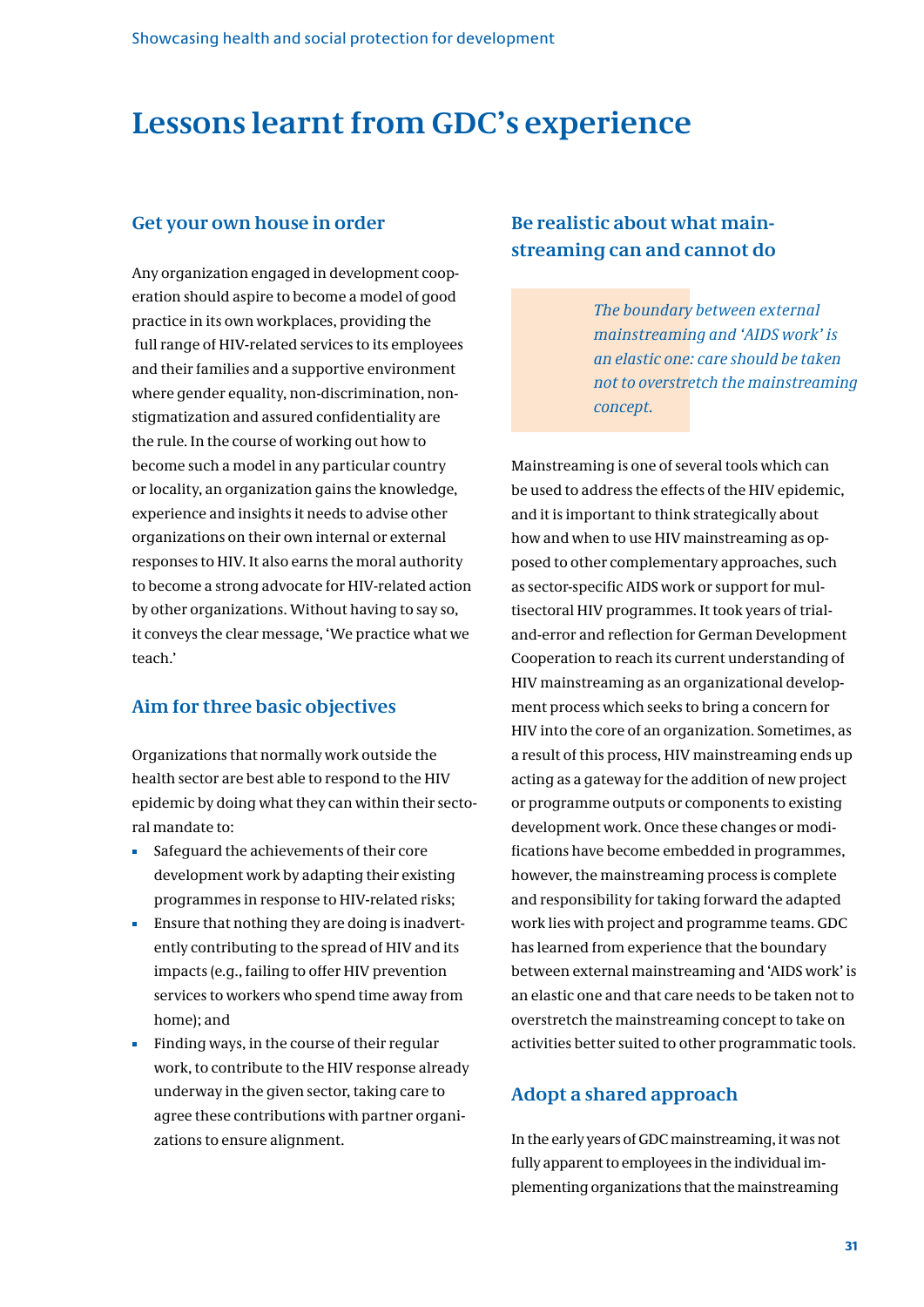approach would benefit strongly from a harmonization of policies, coordination of activities or pooling of resources. GDC implementing organizations and their employees had varying degrees of involvement (and sometimes none at all) in each other's programmes and projects, which often take place in widely different sectors (e.g., education and forestry) and locations. Mainstreaming was pursued independently in each organization and, as a consequence, the mainstreaming concept was not interpreted in the same way across organizations. Over time, experience showed that mainstreaming was far more effective when individual organizations collaborated with each other and their partners in government, civil society and the private sector. This led to the creation of a shared German approach and the development of detailed operational definition of mainstreaming, now endorsed across German Development Cooperation.



GDC has supported efforts to mainstream HIV into the vocational training system in Botswana. Here, a delegation from the Botswana Training Authority participates in a World AIDS Day parade.

### **Be committed to evidence-based mainstreaming**

It is sometimes said that mainstreaming HIV is not 'rocket science,' but effective HIV mainstreaming does require guidance and support from experienced experts who can ensure that HIV-related programme adaptations are informed by good evidence and achieve results. Many of the most popular HIV-related interventions, for example, are not sufficiently targeted at at-risk populations, or do not address specific risk behaviours, and therefore have a minimal impact on the spread of HIV and the mitigation of its consequences. To avoid this pitfall, mainstreaming approaches should be informed by a careful analysis of credible research studies and up-to-date epidemiological data which provide a detailed picture of the state of the HIV epidemic in a certain geographical area, for a particular population group, or in relation to a given development sector. Within GDC, the systematic reviews of projects and programmes for HIV-related risks and impacts should be undertaken with reference to this type of evidence base.

Those working in GDC-supported programmes and projects outside of the health sector realize that they are not, themselves, experienced HIV professionals who know the epidemic in the particular country or locality where they are working, who know what interventions work and who know how to make them work. It is therefore essential that they have access to sufficient support from such professionals to ensure that their HIV-related work is evidence-based and results-driven. GDC mainstreaming personnel are available to provide guidance on both the mainstreaming reviews and the modification of monitoring and evaluation systems to reflect mainstreaming goals. And in countries where there are health programmes and/ or multisectoral AIDS programmes, these can act as additional resources for colleagues working outside the health sector.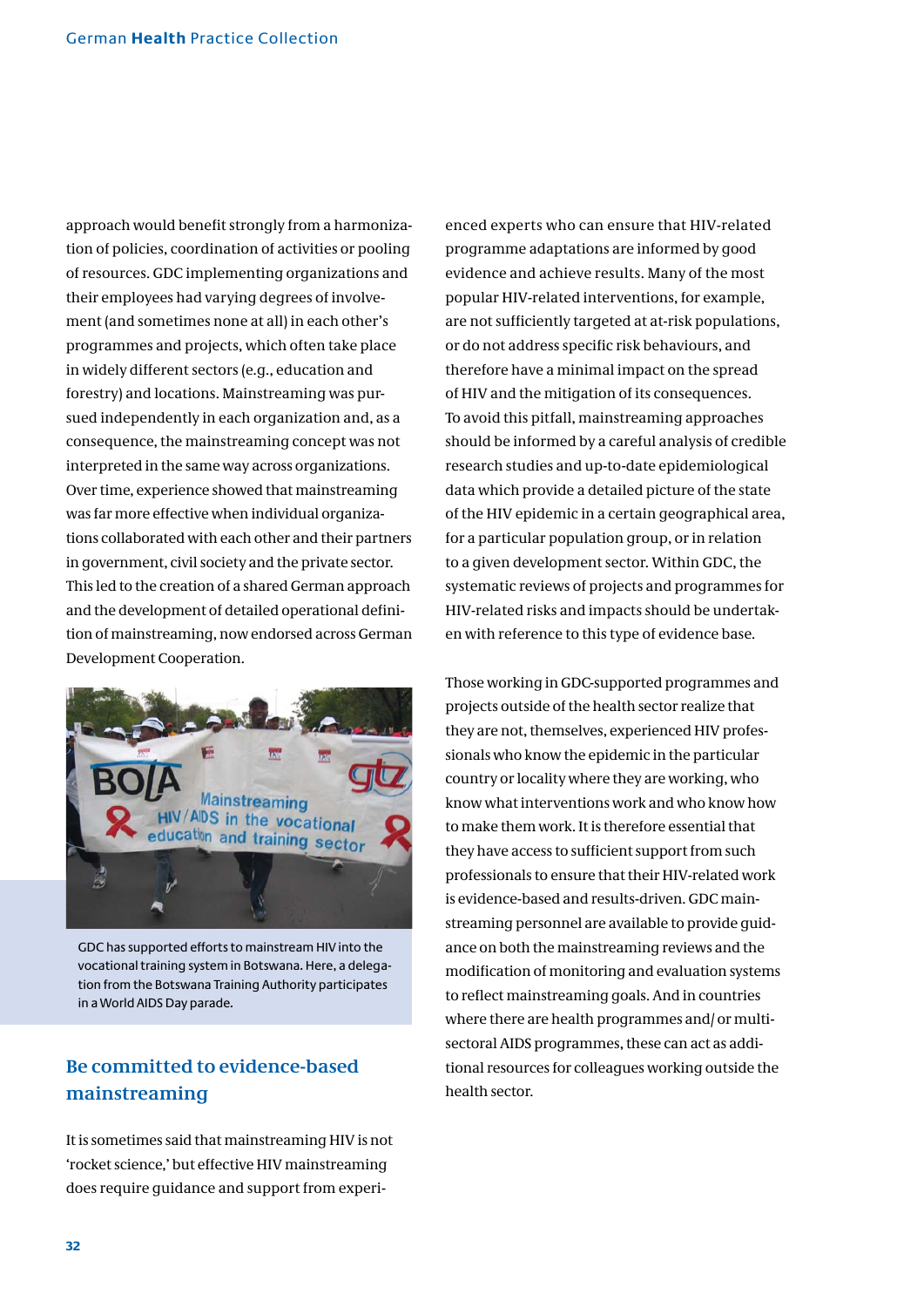### **Monitor your mainstreaming work**

For many years the monitoring and evaluation of HIV mainstreaming within German Development Cooperation was largely limited to processes and outputs. There was good reason for this: the task of operationalizing the political commitment to mainstreaming was a complex one and it took several years for mainstreaming to penetrate into the internal systems, processes and management tools used to guide Germany's development cooperation efforts. Early on, GDC mainstreaming personnel at country level and at the head offices were also focused on documenting the types of mainstreaming work being undertaken, the resources being expended, and the presence or absence of cooperation between individual GDC organizations in the area of mainstreaming. However the fact that mainstreaming was not systematically monitored beyond output level meant that, for a long time, there was little evidence about the overall effectiveness of the approach, nor about the specific promise of various methods and tools. As German Development Cooperation enters into its second decade of HIV mainstreaming, it has acknowledged the need to be much more systematic in its approach to monitoring and evaluating mainstreaming. The new guidance note on the German approach to mainstreaming designates a set of indicators which should be used to track its progress and clarifies monitoring roles and responsibilities.

### **Share experiences, lessons and tools**

Organizations can learn from each others' successes and failures, not just from their own, and this is essential if duplication and waste are to be avoided. HIV mainstreaming is still a comparatively new endeavour for GDC and many others. They have now developed a good understanding of the challenges facing them, and of the successes and limitations of their mainstreaming work, and have a better sense of which of the methods and tools they have been employing have been working best. There continues to be an urgent need for more sharing of mainstreaming experiences, lessons and results in a variety of formats and forums. GDC's implementing organizations and country teams do this sharing with each other through their internet platform on HIV mainstreaming at www.ms-hiv-gdc.org and their Network Meetings in sub-Saharan Africa. And they do it with their many partners in development through documentation of promising examples of GDC mainstreaming, followed by peer review and publication of additions, such as this one, to the German Health Practice Collection at www.germanpractice-collection.org.

> *There continues to be a need for more sharing of mainstreaming experiences, lessons and results in a variety of formats and forums.*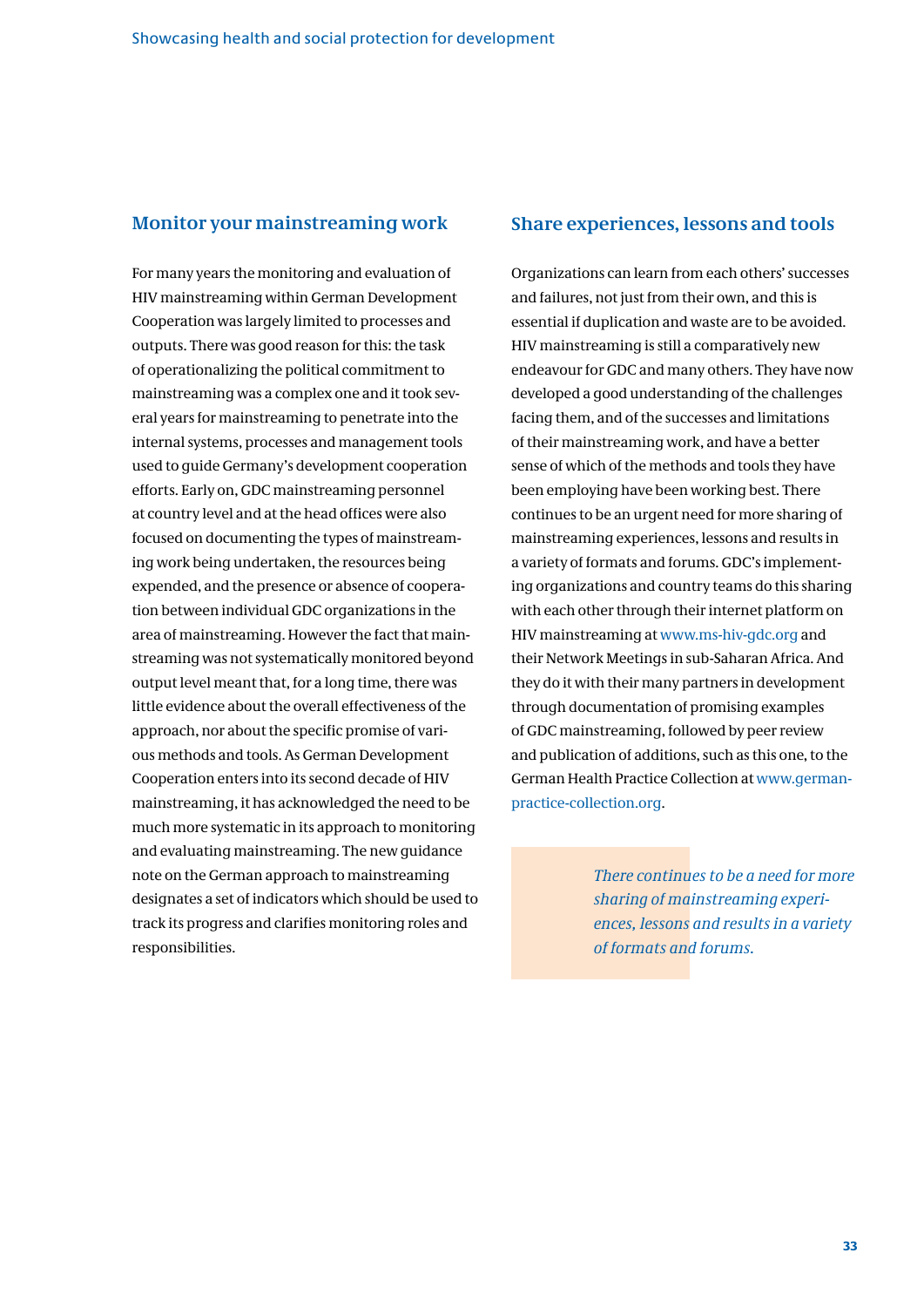### **Peer Review**

To be included in the German Health Practice Collection, a project or programme must demonstrate that it comes close to meeting most if not all of eight criteria that would make it effective, transferable, participatory and empowering, gender aware, well monitored and evaluated, innovative, comparatively cost effective, and sustainable.

The editorial board of the former German HIV Practice Collection and two external reviewers have concluded that the German approach to HIV mainstreaming qualifies for the collection as a 'promising practice,' but noted, at the time of the review in 2008, that it required greater focus and clarity, and further strengthening, before it could be called 'good practice.' It was believed that, to qualify as good practice, Germany's approach to mainstreaming HIV would have to show results in terms of outcomes and that it would require more support by qualified and experienced HIV professionals to ensure that it is always evidence-informed and results-driven.

Over the past four years, GDC has undertaken a comprehensive assessment of its approach to HIV mainstreaming, including a rigorous results-based evaluation of external mainstreaming in two countries. This evaluation demonstrated that, under the right circumstances, HIV mainstreaming is able to produce its intended results in terms of, for example, increased knowledge, changes in behaviour, increased uptake of testing and treatment, and reduced absenteeism in workplaces. This is particularly likely to be the case when HIV mainstreaming is strongly embedded in GDC programme structures and processes, and can draw upon dedicated personnel and resources; when approaches are co-designed and owned with partner organizations; and when mainstreaming efforts are built up gradually over a long period of time, allowing ample time for assessment, reflection and learning from experience.

Recent efforts to refocus and clarify the German approach to mainstreaming in policy and practice have culminated in the endorsement of a new guidance note which provides a harmonized framework for HIV mainstreaming within German Development Cooperation in the years to come. This framework places much greater emphasis on evidence-based mainstreaming approaches – by requiring systematic project and programme assessments conducted through an HIV lens – and on the monitoring and evaluation of any project or programme adaptations introduced as part of the HIV mainstreaming process.

The guidance note further clarifies that the role of HIV mainstreaming personnel is to provide expert guidance to programme teams working outside the health sector in conducting systematic reviews, in identifying appropriate adaptations where necessary, and in integrating these into their monitoring and evaluation plans. This will help to ensure that non-health personnel within GDC have access to the support and expertise necessary to realize their responsibility to mainstream HIV into their core work.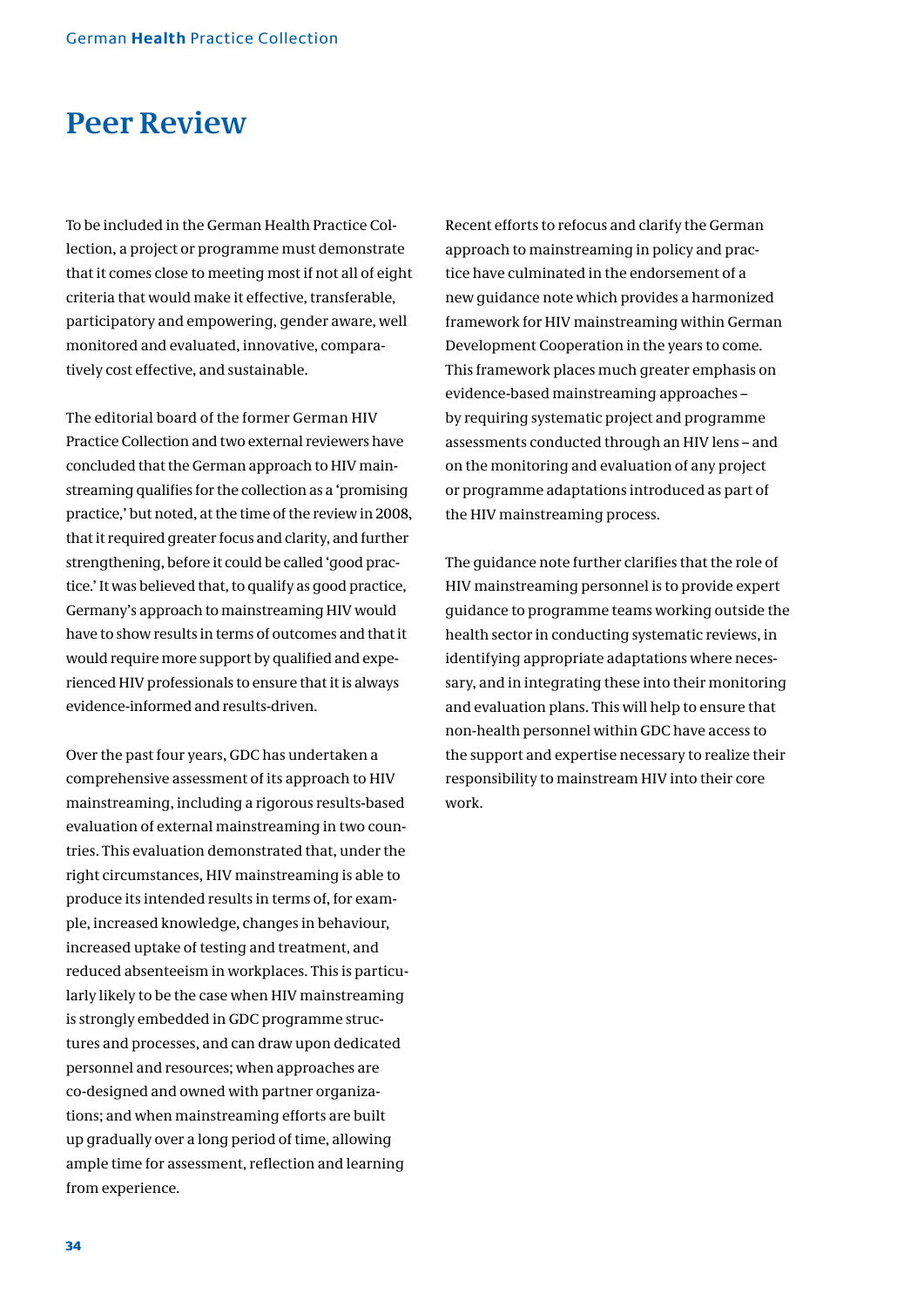### **References**

AfDB et al. (2006). Joint initiative by development agencies for the infrastructure sectors to mitigate the spread of HIV/ AIDS. Toronto, African Development Bank.

Birdsall, K (2010). Results-based evaluation of HIV external mainstreaming by DED and GTZ in high HIV prevalence countries. Eschborn, Deutsche Gesellschaft für Technische Zusammenarbeit (German HIV Practice Collection).

BMGS (2005). HIV/AIDS-Bekämpfungsstrategie der Bundesregierung. Bonn, Bundesministerium für Gesundheit und Soziale Sicherung, Referat Information, Publikation, Redaktion.

BMZ (2004). In partnership against the pandemic: Germany's cooperation with developing countries in response to HIV/ AIDS: A policy paper of the German Federal Ministry for Economic Cooperation and Development (BMZ). Bonn, Federal Ministry for Economic Cooperation and Development, Division of Development Education and Information.

DED (2007). Mainstreaming HIV/AIDS in DED: is the concept right and does it work in the field? Bonn, Deutscher Entwicklungdienst GmbH.

Gavian S et al. (2006). Multisectoral HIV/AIDS Approaches in Africa: How are they evolving? In Gillespie S (ed.). AIDS, Poverty and Hunger: Challenges and Responses. Washington, IFPRI.

GDC (2010). How German Development Cooperation mainstreams HIV [guidance note]. Bonn, Federal Ministry for Economic Cooperation and Development, AIDS Working Group of the Health Theme Group.

GTZ (2005). Mainstreaming HIV/AIDS in the vocational training sector in Botswana. Eschborn, Deutsche Gesellschaft für Technische Zusammenarbeit (German HIV Practice Collection).

GTZ (2006a). Bringing the AIDS response home: empowering district and local authorities in Lesotho, Tanzania and Mpumalanga, South Africa. Eschborn, Deutsche Gesellschaft für Technische Zusammenarbeit (German HIV Practice Collection).

GTZ (2006b). HIV prevention in basic education: the heart of a community-based AIDS response in Francophone Africa. Eschborn, Deutsche Gesellschaft für Technische Zusammenarbeit (German HIV Practice Collection).

Holden S (2003). AIDS on the agenda: adapting development and humanitarian programmes to meet the challenge of HIV/ AIDS. Oxford, Action Aid, Oxfam GB and Save the Children.

ILO (2001). An ILO code of practice on HIV/AIDS and the world of work. Geneva, International Labour Organization.

KfW (2006). Mainstreaming HIV/AIDS in German Development Cooperation. Frankfurt, KfW Entwicklungsbank, Sector and Policy Division Health.

OECD (2007). Final ODA flows in 2006. Paris, Organization for Economic Cooperation and Development.

OECD (2011). Statistics on resource flows to developing countries. Paris, Organization for Economic Cooperation and Development. www.oecd.org/dac/stats/reftables (Accessed September 1, 2011).

UNAIDS (2010). Global report: UNAIDS report on the global AIDS epidemic 2010. Geneva, UNAIDS.

UNDPI (2010). MDG Fact Sheet, Goal 7: Ensure Environmental Sustainability. New York, UN Department of Public Information. www.un.org/millenniumgoals/pdf/MDG\_FS\_7\_EN.pdf (Accessed September 20, 2011).